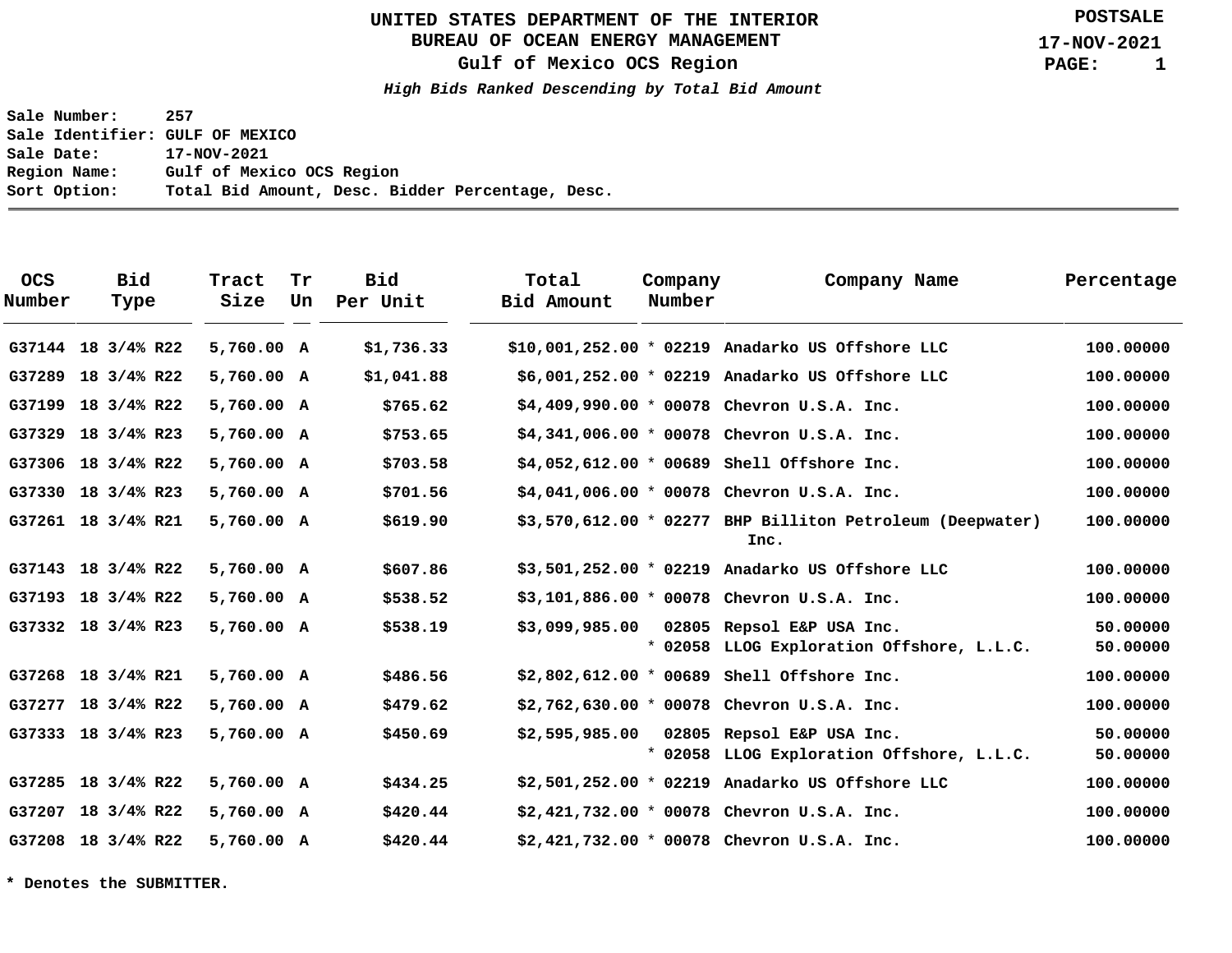# **BUREAU OF OCEAN ENERGY MANAGEMENT**

**Gulf of Mexico OCS Region**

**High Bids Ranked Descending by Total Bid Amount**

**Sale Number: 257 Sale Identifier: GULF OF MEXICO Sale Date: 17-NOV-2021 Region Name: Gulf of Mexico OCS Region Sort Option: Total Bid Amount, Desc. Bidder Percentage, Desc.**

| <b>OCS</b><br>Number | <b>Bid</b><br>Type            | Tract<br>Size | Tr<br>Un | Bid<br>Per Unit | Total<br>Bid Amount | Company<br>Number | Company Name                                                                                                                                       | Percentage                                  |
|----------------------|-------------------------------|---------------|----------|-----------------|---------------------|-------------------|----------------------------------------------------------------------------------------------------------------------------------------------------|---------------------------------------------|
|                      | G37284 18 3/4% R22            | 5,760.00 A    |          | \$394.31        |                     |                   | $$2,271,208.00 * 00078$ Chevron U.S.A. Inc.                                                                                                        | 100.00000                                   |
|                      | G37327 18 3/4% R23            | 5,760.00 A    |          | \$356.25        |                     |                   | \$2,051,979.00 * 02748 Equinor Gulf of Mexico LLC<br>02805 Repsol E&P USA Inc.                                                                     | 80,00000<br>20,00000                        |
|                      | G37271 18 3/4% R22            | 5,760.00 A    |          | \$335.72        |                     |                   | $$1,933,761.00 * 00078$ Chevron U.S.A. Inc.                                                                                                        | 100.00000                                   |
|                      | G37294 18 3/4% R22            | 5,760.00 A    |          | \$312.62        |                     |                   | $$1,800,713.00 * 02481$ BP Exploration & Production Inc.<br>03247 Talos Energy Offshore LLC                                                        | 75,00000<br>25.00000                        |
| G37328               | 18 3/4% R23                   | 5,760.00 A    |          | \$275.84        |                     |                   | $$1,588,842.00 * 00078$ Chevron U.S.A. Inc.                                                                                                        | 100.00000                                   |
|                      | G37288 18 3/4% R22            | 5,760.00 A    |          | \$260.63        |                     |                   | $$1,501,252.00$ * 02219 Anadarko US Offshore LLC                                                                                                   | 100.00000                                   |
|                      | G37200 18 3/4% R21            | 5,760.00 A    |          | \$225.30        |                     |                   | $$1,297,713.00 * 03247$ Talos Energy Offshore LLC<br>01999 Houston Energy, L.P.<br>02668 Red Willow Offshore, LLC                                  | 50.00000<br>25.00000<br>25.00000            |
|                      | G37170 12 1/2%<br><b>RS22</b> | 5,000.00 A    |          | \$240.82        |                     |                   | $$1,204,123.00 * 02417$ Arena Energy, LLC                                                                                                          | 100.00000                                   |
|                      | G37142 18 3/4% R22            | 5,760.00 A    |          | \$208.55        |                     |                   | $$1,201,252.00$ * 02219 Anadarko US Offshore LLC                                                                                                   | 100.00000                                   |
| G37279               | 18 3/4% R22                   | 5,760.00 A    |          | \$205.71        |                     |                   | $$1,184,862.00 * 00078$ Chevron U.S.A. Inc.                                                                                                        | 100.00000                                   |
|                      | G37266 18 3/4% R21            | 5,760.00 A    |          | \$202.73        |                     |                   | $$1,167,713.00 * 03247$ Talos Energy Offshore LLC<br>03672 QuarterNorth Energy LLC<br>02668 Red Willow Offshore, LLC<br>01999 Houston Energy, L.P. | 37.50000<br>37.50000<br>20.00000<br>5.00000 |
|                      | G37303 18 3/4% R23            | 5,760.00 A    |          | \$173.11        |                     |                   | $$997,119.00 * 03362$ Kosmos Energy Gulf of Mexico<br>Operations, LLC                                                                              | 100.00000                                   |

**\* Denotes the SUBMITTER.**

**POSTSALE**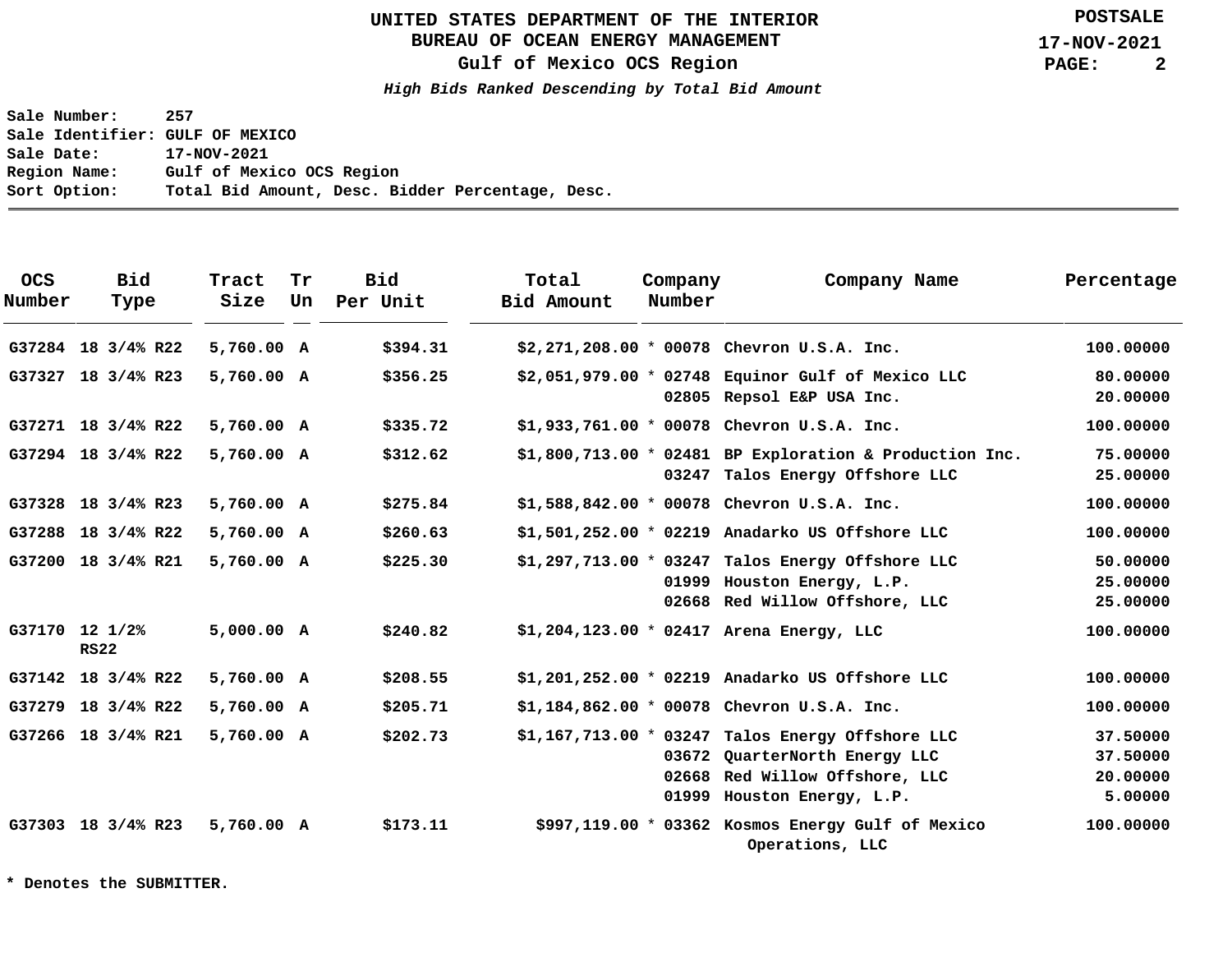# **BUREAU OF OCEAN ENERGY MANAGEMENT**

**Gulf of Mexico OCS Region**

**High Bids Ranked Descending by Total Bid Amount**

**Sale Number: 257 Sale Identifier: GULF OF MEXICO Sale Date: 17-NOV-2021 Region Name: Gulf of Mexico OCS Region Sort Option: Total Bid Amount, Desc. Bidder Percentage, Desc.**

| <b>OCS</b><br>Number | <b>Bid</b><br>Type            | Tract<br>Size | Tr<br>Un | <b>Bid</b><br>Per Unit | Total<br>Bid Amount | Company<br>Number | Company Name                                                    | Percentage           |
|----------------------|-------------------------------|---------------|----------|------------------------|---------------------|-------------------|-----------------------------------------------------------------|----------------------|
|                      | G37135 18 3/4% R22            | 5,760.00 A    |          | \$159.83               |                     |                   | \$920,612.00 * 02277 BHP Billiton Petroleum (Deepwater)<br>Inc. | 100,00000            |
|                      | G37213 18 3/4% R23            | 5,760.00 A    |          | \$158.72               |                     |                   | $$914, 208.00 * 02481$ BP Exploration & Production Inc.         | 100,00000            |
|                      | G37274 18 3/4% R22            | 5,760.00 A    |          | \$158.72               |                     |                   | $$914, 208.00 * 02481$ BP Exploration & Production Inc.         | 100,00000            |
|                      | G37169 12 1/2%<br><b>RS22</b> | 2,500.00 A    |          | \$364.05               |                     |                   | \$910,123.00 * 02417 Arena Energy, LLC                          | 100,00000            |
|                      | G37210 18 3/4% R22            | 5,760.00 A    |          | \$156.22               |                     |                   | \$899,847.00 * 00078 Chevron U.S.A. Inc.                        | 100.00000            |
|                      | G37269 18 3/4% R22            | 5,760.00 A    |          | \$156.22               |                     |                   | \$899,847.00 * 00078 Chevron U.S.A. Inc.                        | 100.00000            |
|                      | G37272 18 3/4% R22            | 5,760.00 A    |          | \$156.22               |                     |                   | \$899,847.00 * 00078 Chevron U.S.A. Inc.                        | 100.00000            |
|                      | G37275 18 3/4% R22            | 5,760.00 A    |          | \$156.22               |                     |                   | $$899,847.00 * 00078$ Chevron U.S.A. Inc.                       | 100.00000            |
|                      | G37283 18 3/4% R22            | 5,760.00 A    |          | \$156.22               |                     |                   | \$899,847.00 * 00078 Chevron U.S.A. Inc.                        | 100,00000            |
|                      | G37286 18 3/4% R22            | 5,760.00 A    |          | \$156.22               |                     |                   | \$899,847.00 * 00078 Chevron U.S.A. Inc.                        | 100,00000            |
|                      | G37223 18 3/4% R21            | 5,760.00 A    |          | \$152.72               | \$879,658.00        |                   | 02668 Red Willow Offshore, LLC<br>* 01999 Houston Energy, L.P.  | 50.00000<br>50.00000 |
|                      | G37281 18 3/4% R22            | 5,760.00 A    |          | \$145.56               |                     |                   | \$838,428.00 * 00059 Hess Corporation                           | 100.00000            |
|                      | G37136 18 3/4% R22            | 5,760.00 A    |          | \$142.47               |                     |                   | \$820,612.00 * 02277 BHP Billiton Petroleum (Deepwater)<br>Inc. | 100,00000            |
|                      | G37211 18 3/4% R22            | 5,760.00 A    |          | \$139.11               |                     |                   | \$801,252.00 * 02219 Anadarko US Offshore LLC                   | 100.00000            |
|                      | G37291 18 3/4% R22            | 5,760.00 A    |          | \$136.76               |                     |                   | \$787,713.00 * 03247 Talos Energy Offshore LLC                  | 100.00000            |

**\* Denotes the SUBMITTER.**

**POSTSALE**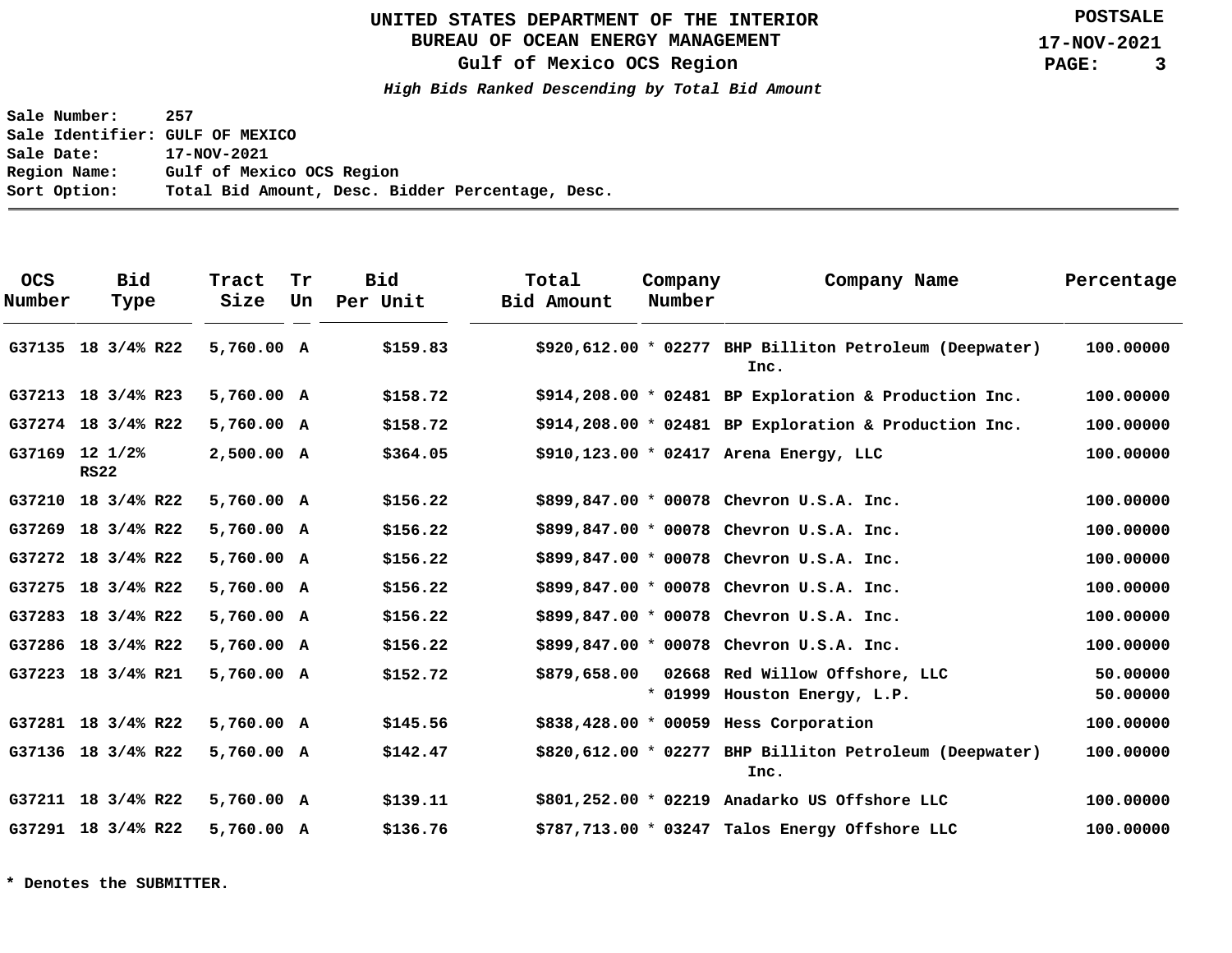# **BUREAU OF OCEAN ENERGY MANAGEMENT**

**Gulf of Mexico OCS Region**

**High Bids Ranked Descending by Total Bid Amount**

**Sale Number: 257 Sale Identifier: GULF OF MEXICO Sale Date: 17-NOV-2021 Region Name: Gulf of Mexico OCS Region Sort Option: Total Bid Amount, Desc. Bidder Percentage, Desc.**

| <b>OCS</b><br>Number | <b>Bid</b><br>Type     | Tract<br>Size | Tr<br>Un | <b>Bid</b><br>Per Unit | Total<br>Bid Amount | Company<br>Number | Company Name                                                                                                     | Percentage                       |
|----------------------|------------------------|---------------|----------|------------------------|---------------------|-------------------|------------------------------------------------------------------------------------------------------------------|----------------------------------|
| G37299               | $18 \frac{3}{4\%}$ R23 | 5,760.00 A    |          | \$136.60               |                     |                   | $$786,842.00 * 00078$ Chevron U.S.A. Inc.                                                                        | 100.00000                        |
|                      | G37300 18 3/4% R23     | 5,760.00 A    |          | \$136.60               |                     |                   | $$786,842.00 * 00078$ Chevron U.S.A. Inc.                                                                        | 100,00000                        |
|                      | G37220 18 3/4% R22     | 5,760.00 A    |          | \$134.00               |                     |                   | $$771,814.00 * 02647$ Murphy Exploration & Production<br>Company - USA                                           | 100.00000                        |
|                      | G37201 18 3/4% R21     | 5,760.00 A    |          | \$132.24               |                     |                   | $$761, 713.00 * 03247$ Talos Energy Offshore LLC<br>01999 Houston Energy, L.P.<br>02668 Red Willow Offshore, LLC | 50.00000<br>25,00000<br>25.00000 |
|                      | G37305 18 3/4% R22     | 5,760.00 A    |          | \$132.15               |                     |                   | $$761, 208.00 * 02481$ BP Exploration & Production Inc.                                                          | 100.00000                        |
|                      | G37227 18 3/4% R22     | 5,760.00 A    |          | \$131.72               | \$758,724.00        |                   | 02668 Red Willow Offshore, LLC<br>* 01999 Houston Energy, L.P.                                                   | 99,00000<br>1,00000              |
|                      | G37243 18 3/4% R23     | 5,760.00 A    |          | \$130.66               |                     |                   | $$752,612.00 * 00689$ Shell Offshore Inc.                                                                        | 100.00000                        |
|                      | G37312 18 3/4% R23     | 5,760.00 A    |          | \$127.08               | \$731,991.00        |                   | 02805 Repsol E&P USA Inc.<br>* 02058 LLOG Exploration Offshore, L.L.C.                                           | 50.00000<br>50.00000             |
|                      | G37205 18 3/4% R22     | 5,760.00 A    |          | \$123.47               |                     |                   | $$711, 208.00 * 02481$ BP Exploration & Production Inc.                                                          | 100.00000                        |
|                      | G37206 18 3/4% R22     | 5,760.00 A    |          | \$123.47               |                     |                   | $$711,208.00 * 02481$ BP Exploration & Production Inc.                                                           | 100.00000                        |
|                      | G37292 18 3/4% R22     | 5,760.00 A    |          | \$122.79               |                     |                   | $$707,246.00 * 02481$ BP Exploration & Production Inc.                                                           | 100.00000                        |
|                      | G37295 18 3/4% R23     | 5,760.00 A    |          | \$122.79               |                     |                   | \$707,246.00 * 02481 BP Exploration & Production Inc.                                                            | 100,00000                        |
|                      | G37231 18 3/4% R22     | 5,760.00 A    |          | \$121.74               |                     |                   | $$701, 208.00 * 02481$ BP Exploration & Production Inc.                                                          | 100.00000                        |
|                      | G37331 18 3/4% R23     | 5,760.00 A    |          | \$121.72               |                     |                   | $$701, 106.00 * 00078$ Chevron U.S.A. Inc.                                                                       | 100.00000                        |
|                      | G37282 18 3/4% R22     | 5,760.00 A    |          | \$119.00               |                     |                   | \$685,428.00 * 00059 Hess Corporation                                                                            | 100,00000                        |

**\* Denotes the SUBMITTER.**

**POSTSALE**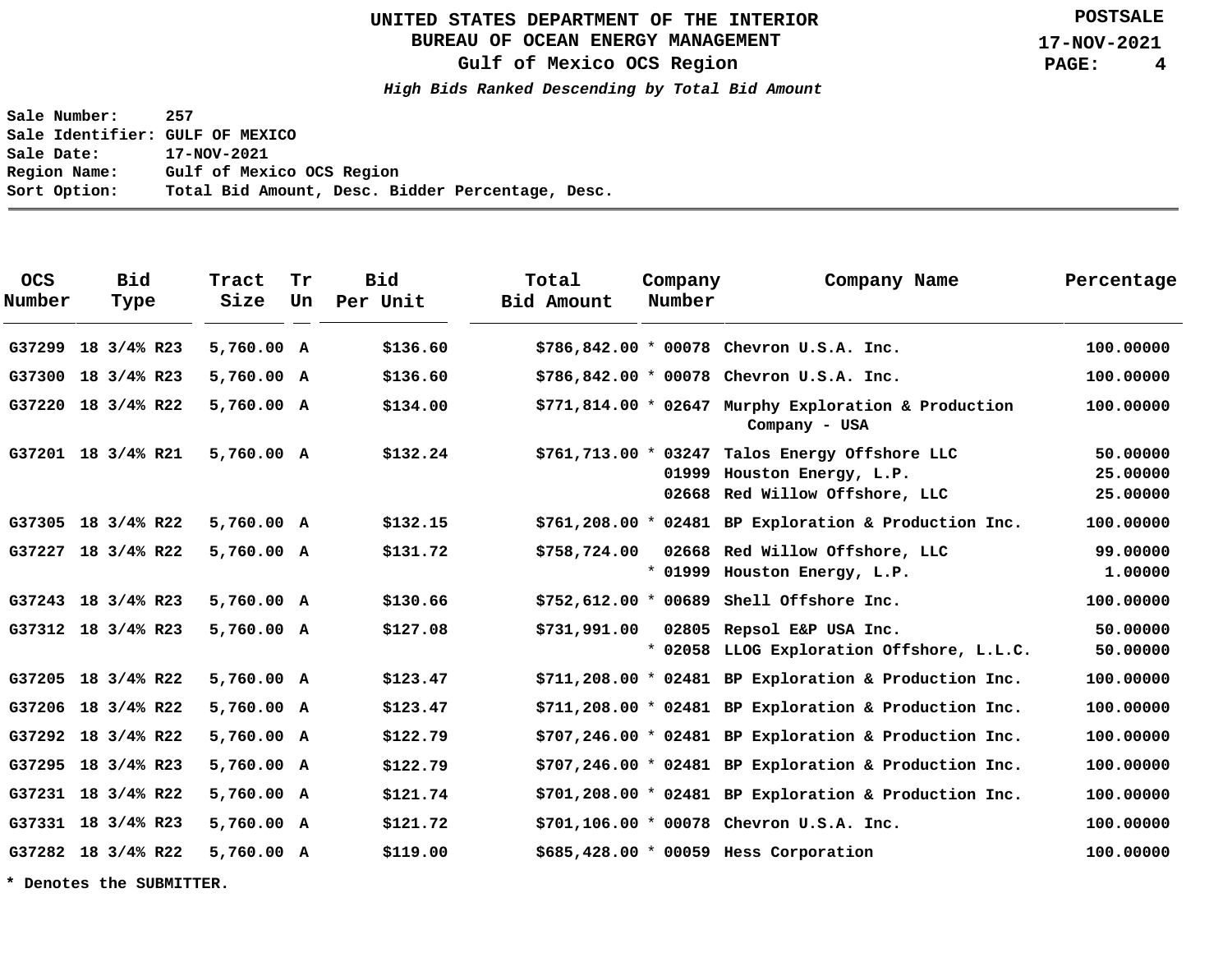# **BUREAU OF OCEAN ENERGY MANAGEMENT**

**Gulf of Mexico OCS Region**

**High Bids Ranked Descending by Total Bid Amount**

**Sale Number: 257 Sale Identifier: GULF OF MEXICO Sale Date: 17-NOV-2021 Region Name: Gulf of Mexico OCS Region Sort Option: Total Bid Amount, Desc. Bidder Percentage, Desc.**

| <b>OCS</b><br>Number | <b>Bid</b><br>Type      | Tract<br>Size | Tr<br>Un | <b>Bid</b><br>Per Unit | Total<br>Bid Amount | Company<br>Number | Company Name                                                                             | Percentage           |
|----------------------|-------------------------|---------------|----------|------------------------|---------------------|-------------------|------------------------------------------------------------------------------------------|----------------------|
| G37202               | 18 3/4% R22             | 5,760.00 A    |          | \$118.35               |                     |                   | $$681,713.00 * 03247$ Talos Energy Offshore LLC                                          | 100,00000            |
| G37253               | 18 3/4% R22             | 5,760.00 A    |          | \$113.30               |                     |                   | $$652,612.00 * 00689$ Shell Offshore Inc.                                                | 100,00000            |
|                      | G37254 18 3/4% R22      | 5,760.00 A    |          | \$113.30               |                     |                   | $$652,612.00 * 00689$ Shell Offshore Inc.                                                | 100.00000            |
|                      | G37255 18 3/4% R22      | 5,760.00 A    |          | \$113.30               |                     |                   | $$652,612.00 * 00689$ Shell Offshore Inc.                                                | 100.00000            |
|                      | G37257 18 3/4% R22      | 5,760.00 A    |          | \$113.30               |                     |                   | $$652,612.00 * 00689$ Shell Offshore Inc.                                                | 100.00000            |
|                      | G37265 18 3/4% R21      | 5,760.00 A    |          | \$113.30               |                     |                   | \$652,612.00 * 00689 Shell Offshore Inc.                                                 | 100.00000            |
|                      | G37270 18 3/4% R22      | 5,760.00 A    |          | \$113.30               |                     |                   | $$652,612.00 * 00689$ Shell Offshore Inc.                                                | 100,00000            |
|                      | G37273 18 3/4% R22      | 5,760.00 A    |          | \$112.97               |                     |                   | \$650,713.00 * 02481 BP Exploration & Production Inc.<br>03247 Talos Energy Offshore LLC | 75.00000<br>25.00000 |
|                      | G37222 18 3/4% R21      | 5,760.00 A    |          | \$112.92               |                     |                   | \$650,433.00 * 03410 Beacon Offshore Energy Operating<br>LLC                             | 85.00000             |
|                      |                         |               |          |                        |                     |                   | 03194 CSL Exploration, LP                                                                | 15.00000             |
|                      | G37192 18 3/4% R22      | 5,760.00 A    |          | \$111.30               |                     |                   | $$641,106.00 * 00078$ Chevron U.S.A. Inc.                                                | 100,00000            |
|                      | G37209 18 3/4% R21      | 5,760.00 A    |          | \$111.30               |                     |                   | $$641,106.00 * 00078$ Chevron U.S.A. Inc.                                                | 100.00000            |
| G37212               | 18 3/4% R21             | 5,760.00 A    |          | \$111.30               |                     |                   | $$641,106.00 * 00078$ Chevron U.S.A. Inc.                                                | 100.00000            |
|                      | G37214 18 3/4% R22      | 5,760.00 A    |          | \$111.30               |                     |                   | $$641,106.00 * 00078$ Chevron U.S.A. Inc.                                                | 100.00000            |
|                      | G37215 18 3/4% R22      | 5,760.00 A    |          | \$111.30               |                     |                   | $$641,106.00 * 00078$ Chevron U.S.A. Inc.                                                | 100,00000            |
|                      | G37263 18 3/4%<br>RS 21 | 5,760.00 A    |          | \$111.30               |                     |                   | $$641,106.00 * 00078$ Chevron U.S.A. Inc.                                                | 100,00000            |

**\* Denotes the SUBMITTER.**

**POSTSALE**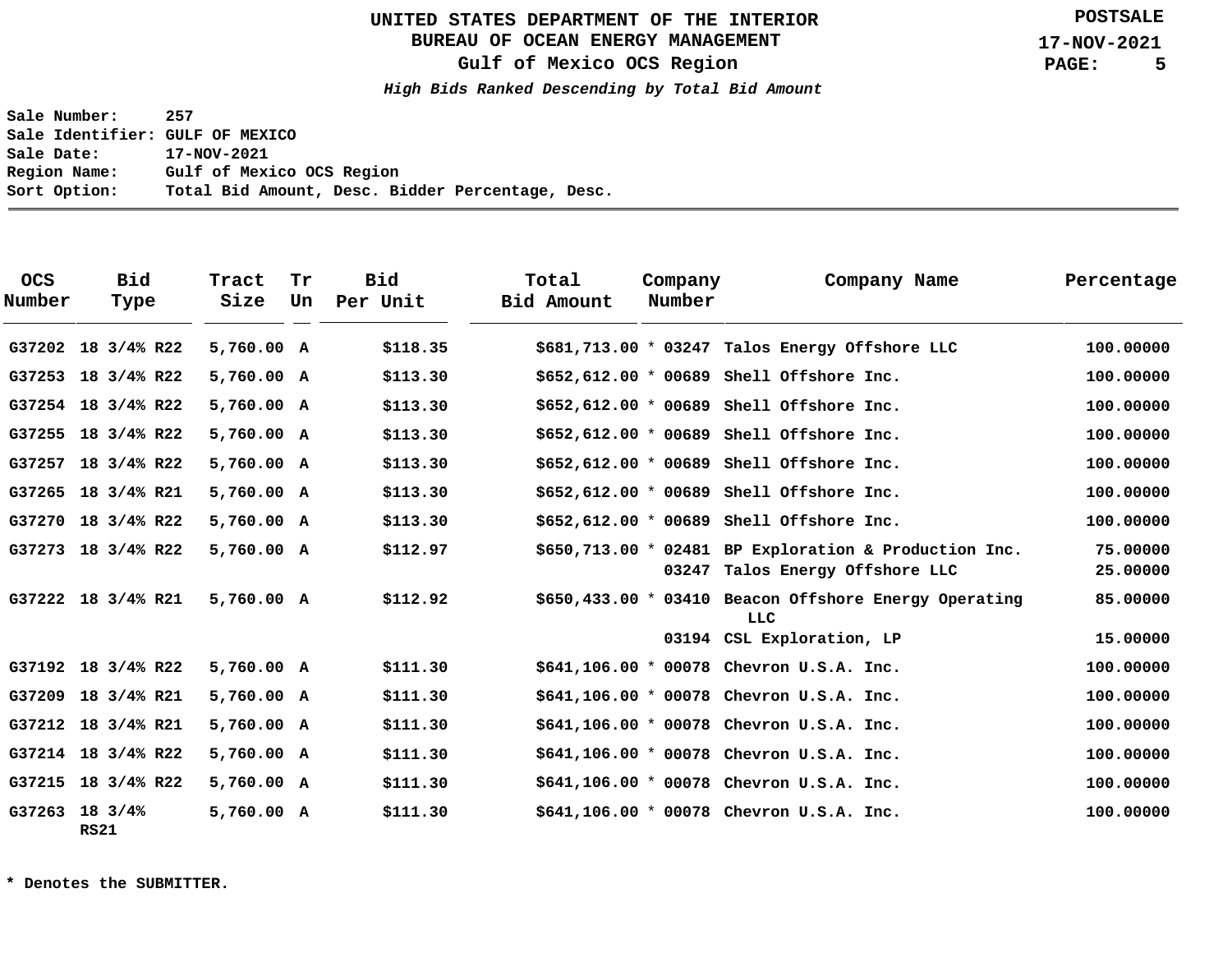# **BUREAU OF OCEAN ENERGY MANAGEMENT**

**Gulf of Mexico OCS Region**

**High Bids Ranked Descending by Total Bid Amount**

**Sale Number: 257 Sale Identifier: GULF OF MEXICO Sale Date: 17-NOV-2021 Region Name: Gulf of Mexico OCS Region Sort Option: Total Bid Amount, Desc. Bidder Percentage, Desc.**

| <b>OCS</b><br>Number | Bid<br>Type            | Tract<br>Size | Tr<br>Un | Bid<br>Per Unit | Total<br>Bid Amount | Company<br>Number | Company Name                                                                               | Percentage           |
|----------------------|------------------------|---------------|----------|-----------------|---------------------|-------------------|--------------------------------------------------------------------------------------------|----------------------|
|                      | G37264 18 3/4% R21     | 5,760.00 A    |          | \$111.30        |                     |                   | $$641,106.00 * 00078$ Chevron U.S.A. Inc.                                                  | 100,00000            |
|                      | G37267 18 3/4% R21     | 5,760.00 A    |          | \$111.30        |                     |                   | $$641,106.00 * 00078$ Chevron U.S.A. Inc.                                                  | 100.00000            |
|                      | G37276 18 3/4% R22     | 5,760.00 A    |          | \$111.30        |                     |                   | $$641,106.00 * 00078$ Chevron U.S.A. Inc.                                                  | 100,00000            |
|                      | G37278 18 3/4% R22     | 5,760.00 A    |          | \$111.30        |                     |                   | $$641,106.00 * 00078$ Chevron U.S.A. Inc.                                                  | 100,00000            |
| G37307               | 18 3/4% R23            | 5,760.00 A    |          | \$111.30        |                     |                   | $$641,106.00 * 00078$ Chevron U.S.A. Inc.                                                  | 100.00000            |
| G37319               | 18 3/4% R23            | 5,760.00 A    |          | \$111.30        |                     |                   | $$641,106.00 * 00078$ Chevron U.S.A. Inc.                                                  | 100,00000            |
|                      | G37323 18 3/4% R23     | 5,760.00 A    |          | \$111.30        |                     |                   | $$641,106.00 * 00078$ Chevron U.S.A. Inc.                                                  | 100.00000            |
|                      | G37324 18 3/4% R23     | 5,760.00 A    |          | \$111.30        |                     |                   | $$641,106.00 * 00078$ Chevron U.S.A. Inc.                                                  | 100,00000            |
|                      | G37315 18 3/4% R23     | 5,760.00 A    |          | \$110.38        |                     |                   | \$635,777.00 * 03570 Beacon Offshore Energy Exploration<br>LLC                             | 100,00000            |
|                      | G37198 18 3/4% R22     | 5,760.00 A    |          | \$108.63        |                     |                   | $$625,713.00 * 03247$ Talos Energy Offshore LLC<br>02058 LLOG Exploration Offshore, L.L.C. | 50.00000<br>50.00000 |
|                      | G37224 18 3/4% R23     | 5,760.00 A    |          | \$108.24        |                     |                   | $$623,490.00 * 02058$ LLOG Exploration Offshore, L.L.C.                                    | 100.00000            |
| G37225               | 18 3/4% R23            | 5,760.00 A    |          | \$108.24        |                     |                   | $$623,490.00 * 02058$ LLOG Exploration Offshore, L.L.C.                                    | 100,00000            |
|                      | G37216 18 3/4% R23     | 5,760.00 A    |          | \$106.11        |                     |                   | $$611,208.00 * 02481$ BP Exploration & Production Inc.                                     | 100.00000            |
| G37217               | 18 3/4% R23            | 5,760.00 A    |          | \$105.42        |                     |                   | $$607,246.00 * 02481$ BP Exploration & Production Inc.                                     | 100,00000            |
|                      | G37218 18 3/4% R23     | 5,760.00 A    |          | \$105.42        |                     |                   | \$607,246.00 * 02481 BP Exploration & Production Inc.                                      | 100.00000            |
| G37219               | $18 \frac{3}{4\%}$ R23 | 5,760.00 A    |          | \$105.42        |                     |                   | \$607,246.00 * 02481 BP Exploration & Production Inc.                                      | 100.00000            |
|                      | G37221 18 3/4% R23     | 5,760.00 A    |          | \$105.42        |                     |                   | $$607,246.00 * 02481$ BP Exploration & Production Inc.                                     | 100,00000            |

**\* Denotes the SUBMITTER.**

**POSTSALE**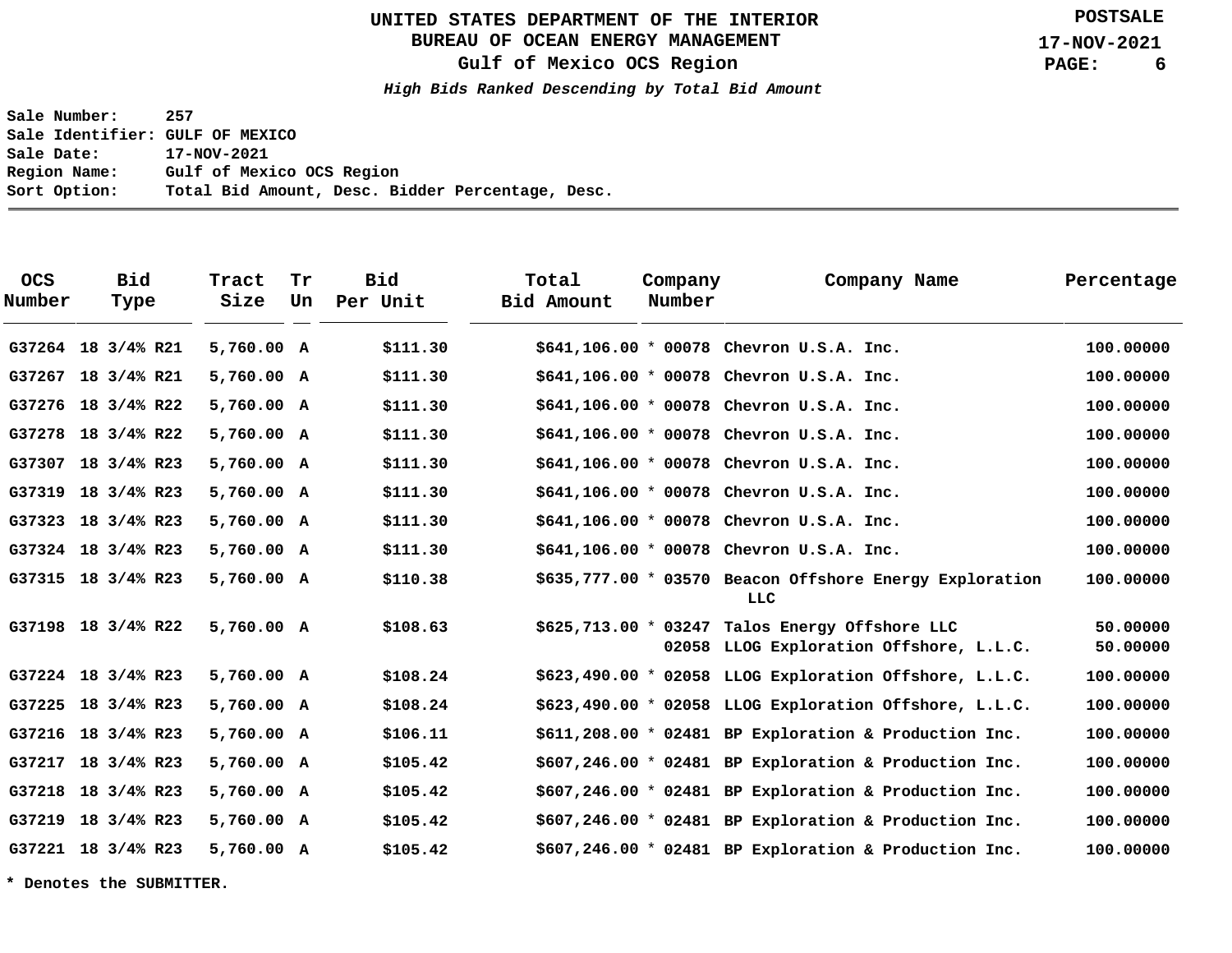# **BUREAU OF OCEAN ENERGY MANAGEMENT**

**Gulf of Mexico OCS Region**

**High Bids Ranked Descending by Total Bid Amount**

**Sale Number: 257 Sale Identifier: GULF OF MEXICO Sale Date: 17-NOV-2021 Region Name: Gulf of Mexico OCS Region Sort Option: Total Bid Amount, Desc. Bidder Percentage, Desc.**

| <b>OCS</b><br>Number | <b>Bid</b><br>Type | Tract<br>Size | Tr<br>Un | Bid<br>Per Unit | Total<br>Bid Amount | Company<br>Number | Company Name                                                          | Percentage |
|----------------------|--------------------|---------------|----------|-----------------|---------------------|-------------------|-----------------------------------------------------------------------|------------|
| G37226               | 18 3/4% R21        | 5,760.00 A    |          | \$105.42        |                     |                   | $$607,246.00 * 02481$ BP Exploration & Production Inc.                | 100,00000  |
| G37228               | 18 3/4% R23        | 5,760.00 A    |          | \$105.42        |                     |                   | $$607, 246.00 * 02481$ BP Exploration & Production Inc.               | 100.00000  |
|                      | G37229 18 3/4% R23 | 5,760.00 A    |          | \$105.42        |                     |                   | $$607,246.00 * 02481$ BP Exploration & Production Inc.                | 100,00000  |
|                      | G37230 18 3/4% R23 | 5,760.00 A    |          | \$105.42        |                     |                   | $$607,246.00 * 02481$ BP Exploration & Production Inc.                | 100,00000  |
|                      | G37232 18 3/4% R23 | 5,760.00 A    |          | \$105.42        |                     |                   | $$607,246.00 * 02481$ BP Exploration & Production Inc.                | 100.00000  |
|                      | G37259 18 3/4% R21 | 5,760.00 A    |          | \$105.42        |                     |                   | $$607,246.00 * 02481$ BP Exploration & Production Inc.                | 100.00000  |
|                      | G37260 18 3/4% R21 | 5,760.00 A    |          | \$105.42        |                     |                   | $$607,246.00 * 02481$ BP Exploration & Production Inc.                | 100.00000  |
| G37287               | 18 3/4% R22        | 5,760.00 A    |          | \$105.42        |                     |                   | $$607, 246.00 * 02481$ BP Exploration & Production Inc.               | 100,00000  |
| G37297               | 18 3/4% R23        | 5,760.00 A    |          | \$105.42        |                     |                   | $$607,246.00 * 02481$ BP Exploration & Production Inc.                | 100,00000  |
|                      | G37298 18 3/4% R23 | 5,760.00 A    |          | \$105.42        |                     |                   | $$607,246.00 * 02481$ BP Exploration & Production Inc.                | 100.00000  |
|                      | G37304 18 3/4% R22 | 5,760.00 A    |          | \$105.42        |                     |                   | $$607,246.00 * 02481$ BP Exploration & Production Inc.                | 100.00000  |
|                      | G37310 18 3/4% R23 | 5,760.00 A    |          | \$105.42        |                     |                   | $$607,246.00 * 02481$ BP Exploration & Production Inc.                | 100,00000  |
|                      | G37311 18 3/4% R23 | 5,760.00 A    |          | \$105.42        |                     |                   | $$607,246.00 * 02481$ BP Exploration & Production Inc.                | 100,00000  |
|                      | G37262 18 3/4% R22 | 5,760.00 A    |          | \$104.48        |                     |                   | \$601,814.00 * 02647 Murphy Exploration & Production<br>Company - USA | 100,00000  |
|                      | G37124 18 3/4% R22 | 5,760.00 A    |          | \$104.38        |                     |                   | $$601,252.00$ * 02219 Anadarko US Offshore LLC                        | 100,00000  |
|                      | G37125 18 3/4% R22 | 5,760.00 A    |          | \$104.38        |                     |                   | \$601,252.00 * 02219 Anadarko US Offshore LLC                         | 100.00000  |
|                      | G37126 18 3/4% R22 | 5,760.00 A    |          | \$104.38        |                     |                   | $$601,252.00$ * 02219 Anadarko US Offshore LLC                        | 100.00000  |

**\* Denotes the SUBMITTER.**

**POSTSALE**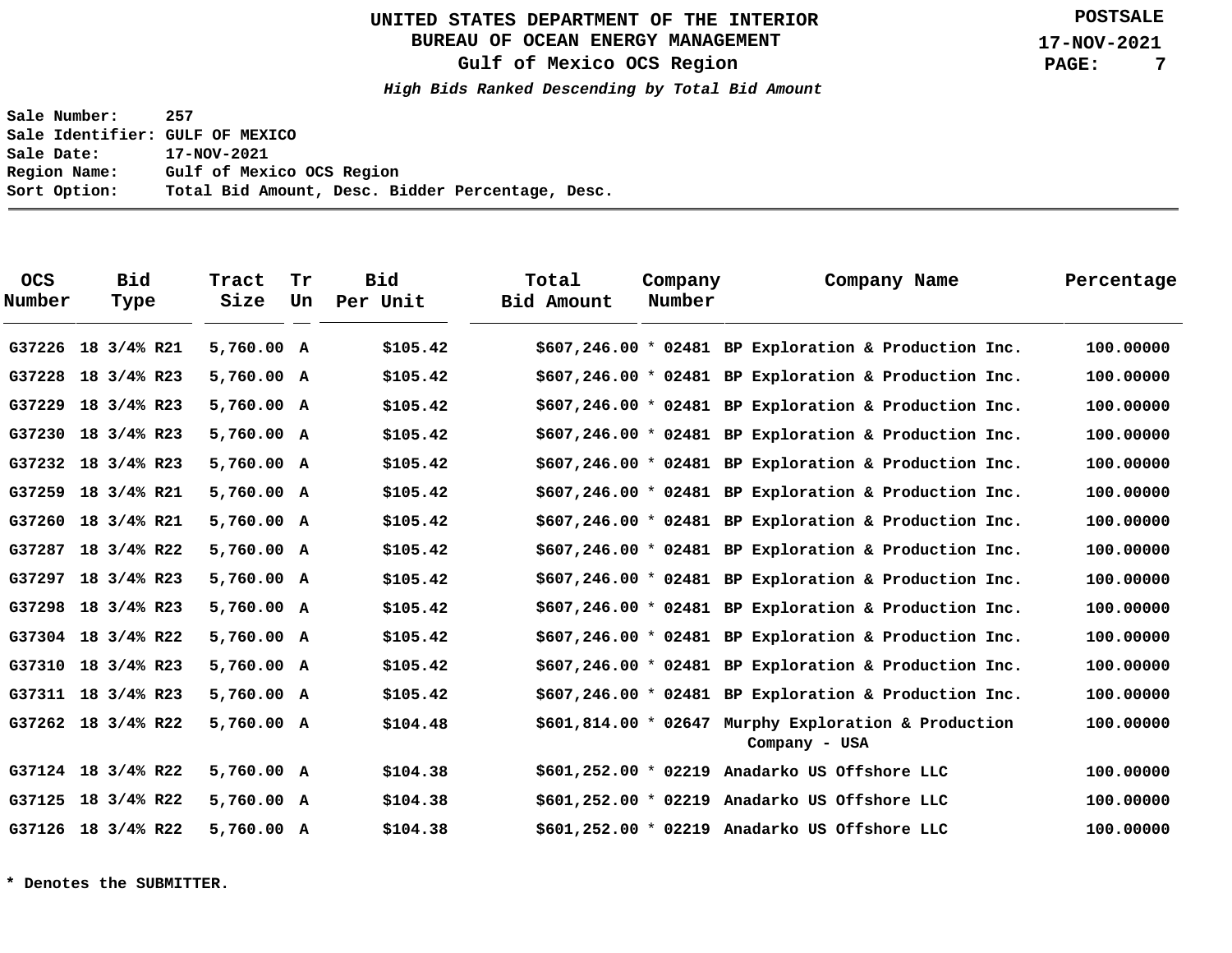# **BUREAU OF OCEAN ENERGY MANAGEMENT**

**Gulf of Mexico OCS Region**

**High Bids Ranked Descending by Total Bid Amount**

**Sale Number: 257 Sale Identifier: GULF OF MEXICO Sale Date: 17-NOV-2021 Region Name: Gulf of Mexico OCS Region Sort Option: Total Bid Amount, Desc. Bidder Percentage, Desc.**

| <b>OCS</b><br>Number | <b>Bid</b><br>Type | Tract<br>Size | Tr<br>Un | <b>Bid</b><br>Per Unit | Total<br>Bid Amount | Company<br>Number | Company Name                                   | Percentage |
|----------------------|--------------------|---------------|----------|------------------------|---------------------|-------------------|------------------------------------------------|------------|
| G37127               | 18 3/4% R22        | 5,760.00 A    |          | \$104.38               |                     |                   | \$601,252.00 * 02219 Anadarko US Offshore LLC  | 100,00000  |
|                      | G37128 18 3/4% R22 | 5,760.00 A    |          | \$104.38               |                     |                   | $$601,252.00$ * 02219 Anadarko US Offshore LLC | 100,00000  |
| G37129               | 18 3/4% R22        | 5,760.00 A    |          | \$104.38               |                     |                   | $$601,252.00 * 02219$ Anadarko US Offshore LLC | 100.00000  |
|                      | G37130 18 3/4% R21 | 5,760.00 A    |          | \$104.38               |                     |                   | $$601,252.00$ * 02219 Anadarko US Offshore LLC | 100,00000  |
|                      | G37131 18 3/4% R21 | 5,760.00 A    |          | \$104.38               |                     |                   | $$601,252.00 * 02219$ Anadarko US Offshore LLC | 100.00000  |
|                      | G37132 18 3/4% R21 | 5,760.00 A    |          | \$104.38               |                     |                   | $$601,252.00 * 02219$ Anadarko US Offshore LLC | 100,00000  |
|                      | G37133 18 3/4% R21 | 5,760.00 A    |          | \$104.38               |                     |                   | $$601,252.00 * 02219$ Anadarko US Offshore LLC | 100.00000  |
|                      | G37134 18 3/4% R21 | 5,760.00 A    |          | \$104.38               |                     |                   | $$601,252.00$ * 02219 Anadarko US Offshore LLC | 100,00000  |
|                      | G37137 18 3/4% R22 | 5,760.00 A    |          | \$104.38               |                     |                   | \$601,252.00 * 02219 Anadarko US Offshore LLC  | 100.00000  |
|                      | G37138 18 3/4% R22 | 5,760.00 A    |          | \$104.38               |                     |                   | $$601,252.00 * 02219$ Anadarko US Offshore LLC | 100,00000  |
|                      | G37139 18 3/4% R22 | 5,760.00 A    |          | \$104.38               |                     |                   | $$601,252.00 * 02219$ Anadarko US Offshore LLC | 100.00000  |
|                      | G37140 18 3/4% R22 | 5,760.00 A    |          | \$104.38               |                     |                   | $$601,252.00 * 02219$ Anadarko US Offshore LLC | 100,00000  |
|                      | G37141 18 3/4% R22 | 5,760.00 A    |          | \$104.38               |                     |                   | $$601,252.00 * 02219$ Anadarko US Offshore LLC | 100.00000  |
|                      | G37145 18 3/4% R22 | 5,760.00 A    |          | \$104.38               |                     |                   | $$601,252.00$ * 02219 Anadarko US Offshore LLC | 100,00000  |
|                      | G37203 18 3/4% R22 | 5,760.00 A    |          | \$104.38               |                     |                   | \$601,252.00 * 02219 Anadarko US Offshore LLC  | 100.00000  |
| G37280               | 18 3/4% R22        | 5,760.00 A    |          | \$104.38               |                     |                   | $$601,252.00$ * 02219 Anadarko US Offshore LLC | 100,00000  |
|                      | G37296 18 3/4% R23 | 5,760.00 A    |          | \$104.38               |                     |                   | $$601,252.00 * 02219$ Anadarko US Offshore LLC | 100.00000  |
|                      | G37317 18 3/4% R23 | 5,760.00 A    |          | \$104.38               |                     |                   | \$601,252.00 * 02219 Anadarko US Offshore LLC  | 100,00000  |

**\* Denotes the SUBMITTER.**

**POSTSALE**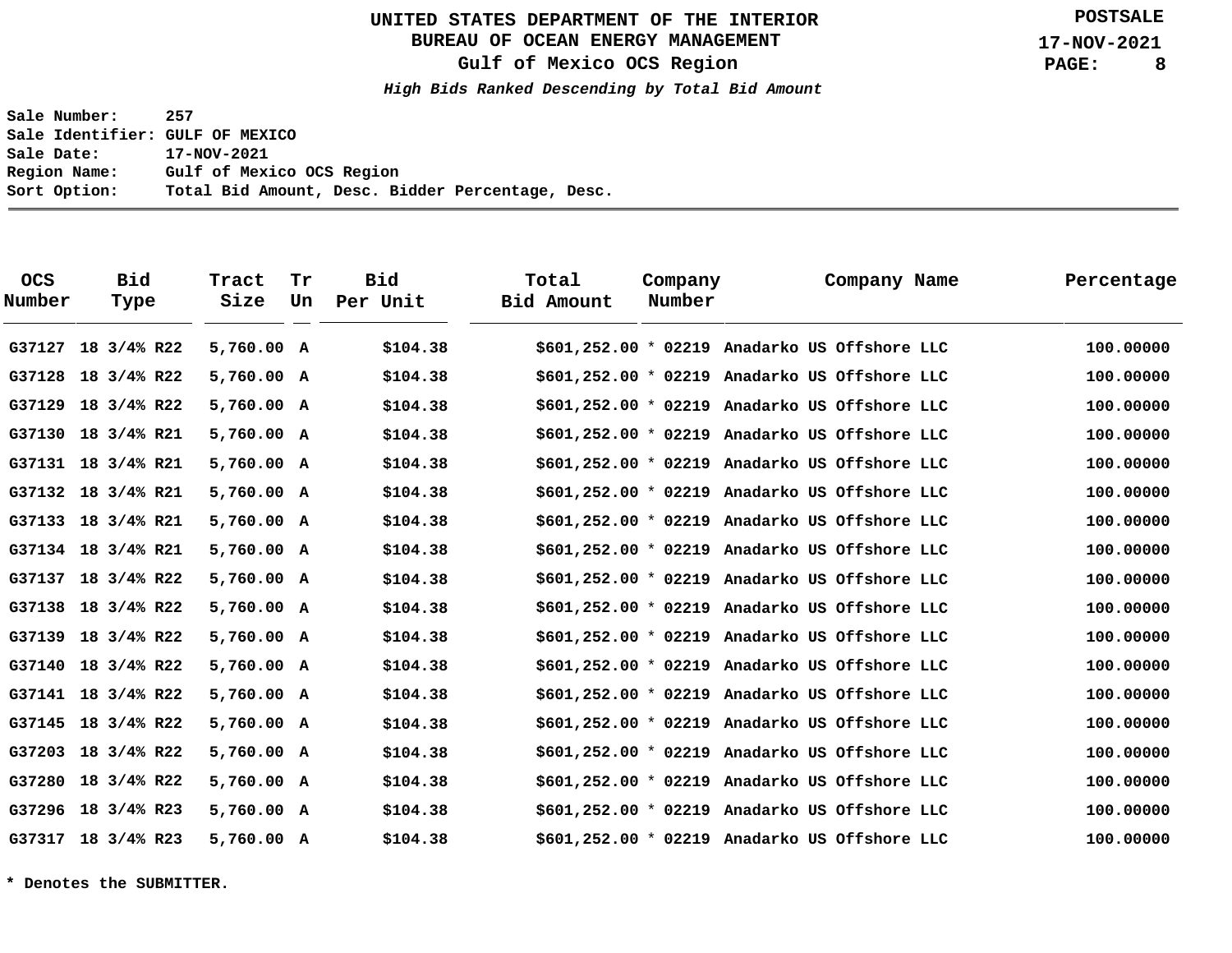# **BUREAU OF OCEAN ENERGY MANAGEMENT**

**Gulf of Mexico OCS Region**

**High Bids Ranked Descending by Total Bid Amount**

**Sale Number: 257 Sale Identifier: GULF OF MEXICO Sale Date: 17-NOV-2021 Region Name: Gulf of Mexico OCS Region Sort Option: Total Bid Amount, Desc. Bidder Percentage, Desc.**

| <b>OCS</b><br>Number | <b>Bid</b><br>Type | Tract<br>Size | Tr<br>Un | Bid<br>Per Unit | Total<br>Bid Amount | Company<br>Number | Company Name                                            | Percentage |
|----------------------|--------------------|---------------|----------|-----------------|---------------------|-------------------|---------------------------------------------------------|------------|
|                      | G37318 18 3/4% R23 | 5,760.00 A    |          | \$104.38        |                     |                   | \$601,252.00 * 02219 Anadarko US Offshore LLC           | 100,00000  |
|                      | G37197 18 3/4% R21 | 5,760.00 A    |          | \$104.33        |                     |                   | $$600, 966.00 * 02790$ Focus Exploration, LLC           | 100.00000  |
|                      | G37195 18 3/4% R21 | 5,760.00 A    |          | \$103.24        |                     |                   | $$594,683.00 * 03026$ EnVen Energy Ventures, LLC        | 100.00000  |
|                      | G37237 18 3/4% R22 | 5,760.00 A    |          | \$101.26        |                     |                   | $$583, 246.00 * 02481$ BP Exploration & Production Inc. | 100.00000  |
|                      | G37238 18 3/4% R22 | 5,760.00 A    |          | \$101.26        |                     |                   | $$583, 246.00 * 02481$ BP Exploration & Production Inc. | 100,00000  |
|                      | G37239 18 3/4% R22 | 5,760.00 A    |          | \$101.26        |                     |                   | $$583, 246.00 * 02481$ BP Exploration & Production Inc. | 100.00000  |
| G37240               | 18 3/4% R22        | 5,760.00 A    |          | \$101.26        |                     |                   | $$583,246.00 * 02481$ BP Exploration & Production Inc.  | 100,00000  |
|                      | G37241 18 3/4% R22 | 5,760.00 A    |          | \$101.26        |                     |                   | \$583,246.00 * 02481 BP Exploration & Production Inc.   | 100,00000  |
|                      | G37242 18 3/4% R22 | 5,760.00 A    |          | \$101.26        |                     |                   | $$583,246.00 * 02481$ BP Exploration & Production Inc.  | 100.00000  |
|                      | G37244 18 3/4% R22 | 5,760.00 A    |          | \$101.26        |                     |                   | $$583,246.00 * 02481$ BP Exploration & Production Inc.  | 100.00000  |
|                      | G37245 18 3/4% R22 | 5,760.00 A    |          | \$101.26        |                     |                   | $$583,246.00 * 02481$ BP Exploration & Production Inc.  | 100.00000  |
|                      | G37246 18 3/4% R22 | 5,760.00 A    |          | \$101.26        |                     |                   | $$583,246.00 * 02481$ BP Exploration & Production Inc.  | 100.00000  |
|                      | G37247 18 3/4% R22 | 5,760.00 A    |          | \$101.26        |                     |                   | $$583, 246.00 * 02481$ BP Exploration & Production Inc. | 100,00000  |
|                      | G37248 18 3/4% R22 | 5,760.00 A    |          | \$101.26        |                     |                   | $$583,246.00 * 02481$ BP Exploration & Production Inc.  | 100,00000  |
|                      | G37249 18 3/4% R22 | 5,760.00 A    |          | \$101.26        |                     |                   | \$583,246.00 * 02481 BP Exploration & Production Inc.   | 100,00000  |
|                      | G37250 18 3/4% R22 | 5,760.00 A    |          | \$101.26        |                     |                   | $$583,246.00 * 02481$ BP Exploration & Production Inc.  | 100.00000  |
|                      | G37251 18 3/4% R22 | 5,760.00 A    |          | \$101.26        |                     |                   | $$583,246.00 * 02481$ BP Exploration & Production Inc.  | 100.00000  |
|                      | G37252 18 3/4% R22 | 5,760.00 A    |          | \$101.26        |                     |                   | $$583,246.00 * 02481$ BP Exploration & Production Inc.  | 100.00000  |

**\* Denotes the SUBMITTER.**

**POSTSALE**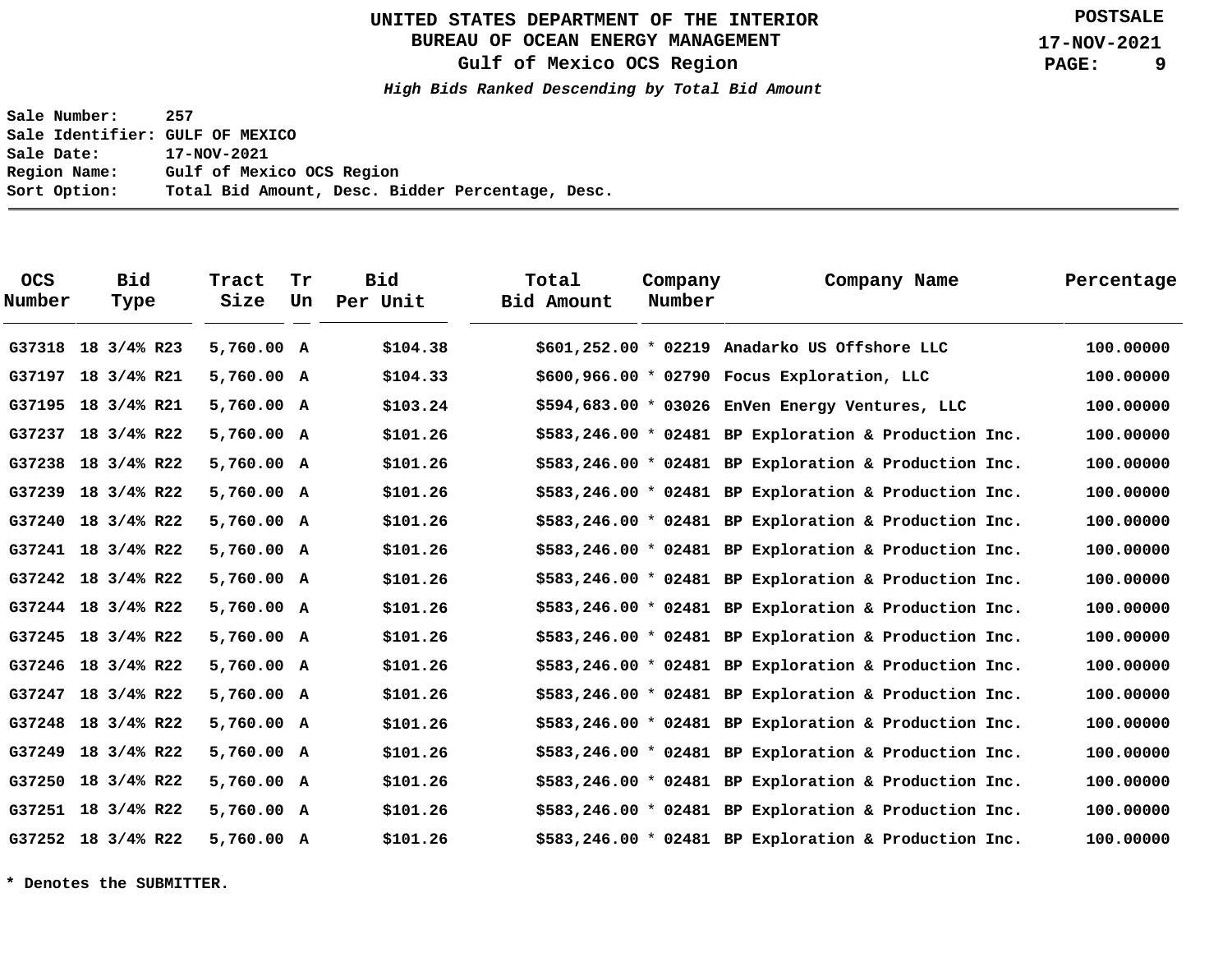# **BUREAU OF OCEAN ENERGY MANAGEMENT**

**Gulf of Mexico OCS Region**

**High Bids Ranked Descending by Total Bid Amount**

**Sale Number: 257 Sale Identifier: GULF OF MEXICO Sale Date: 17-NOV-2021 Region Name: Gulf of Mexico OCS Region Sort Option: Total Bid Amount, Desc. Bidder Percentage, Desc.**

| <b>OCS</b><br>Number | <b>Bid</b><br>Type | Tract<br>Size | Tr<br>Un | Bid<br>Per Unit | Total<br>Bid Amount | Company<br>Number | Company Name                                                          | Percentage |
|----------------------|--------------------|---------------|----------|-----------------|---------------------|-------------------|-----------------------------------------------------------------------|------------|
| G37308               | 18 3/4% R23        | 5,760.00 A    |          | \$101.26        |                     |                   | $$583,246.00 * 02481$ BP Exploration & Production Inc.                | 100,00000  |
| G37309 18 3/4% R23   |                    | 5,760.00 A    |          | \$101.26        |                     |                   | \$583,246.00 * 02481 BP Exploration & Production Inc.                 | 100.00000  |
| G37204 18 3/4% R22   |                    | 5,760.00 A    |          | \$100.84        |                     |                   | \$580,814.00 * 02647 Murphy Exploration & Production<br>Company - USA | 100.00000  |
| G37293 18 3/4% R22   |                    | 5,760.00 A    |          | \$100.82        |                     |                   | \$580,713.00 * 03247 Talos Energy Offshore LLC                        | 100,00000  |
| G37196 18 3/4% R21   |                    | 5,760.00 A    |          | \$100.72        |                     |                   | \$580,137.00 * 00730 Walter Oil & Gas Corporation                     | 100.00000  |
| G37301 18 3/4% R23   |                    | 5,760.00 A    |          | \$100.66        |                     |                   | \$579,777.00 * 03570 Beacon Offshore Energy Exploration<br>LLC        | 100.00000  |
| G37302 18 3/4% R23   |                    | 5,760.00 A    |          | \$100.66        |                     |                   | \$579,777.00 * 03570 Beacon Offshore Energy Exploration<br>LLC        | 100.00000  |
| G37234 18 3/4% R23   |                    | 5,760.00 A    |          | \$100.45        |                     |                   | $$578,612.00 * 00689$ Shell Offshore Inc.                             | 100.00000  |
| G37235 18 3/4% R23   |                    | 5,760.00 A    |          | \$100.45        |                     |                   | $$578,612.00 * 00689$ Shell Offshore Inc.                             | 100,00000  |
| G37236 18 3/4% R23   |                    | 5,760.00 A    |          | \$100.45        |                     |                   | \$578,612.00 * 00689 Shell Offshore Inc.                              | 100.00000  |
| G37313 18 3/4% R23   |                    | 5,760.00 A    |          | \$100.45        |                     |                   | $$578,612.00 * 00689$ Shell Offshore Inc.                             | 100,00000  |
| G37314 18 3/4% R23   |                    | 5,760.00 A    |          | \$100.45        |                     |                   | $$578,612.00 * 00689$ Shell Offshore Inc.                             | 100.00000  |
| G37316 18 3/4% R23   |                    | 5,760.00 A    |          | \$100.45        |                     |                   | $$578,612.00 * 00689$ Shell Offshore Inc.                             | 100,00000  |
| G37320 18 3/4% R23   |                    | 5,760.00 A    |          | \$100.45        |                     |                   | $$578,612.00 * 00689$ Shell Offshore Inc.                             | 100.00000  |
| G37321 18 3/4% R23   |                    | 5,760.00 A    |          | \$100.45        |                     |                   | $$578,612.00 * 00689$ Shell Offshore Inc.                             | 100,00000  |
| G37322 18 3/4% R23   |                    | 5,760.00 A    |          | \$100.45        |                     |                   | \$578,612.00 * 00689 Shell Offshore Inc.                              | 100.00000  |

**\* Denotes the SUBMITTER.**

**POSTSALE**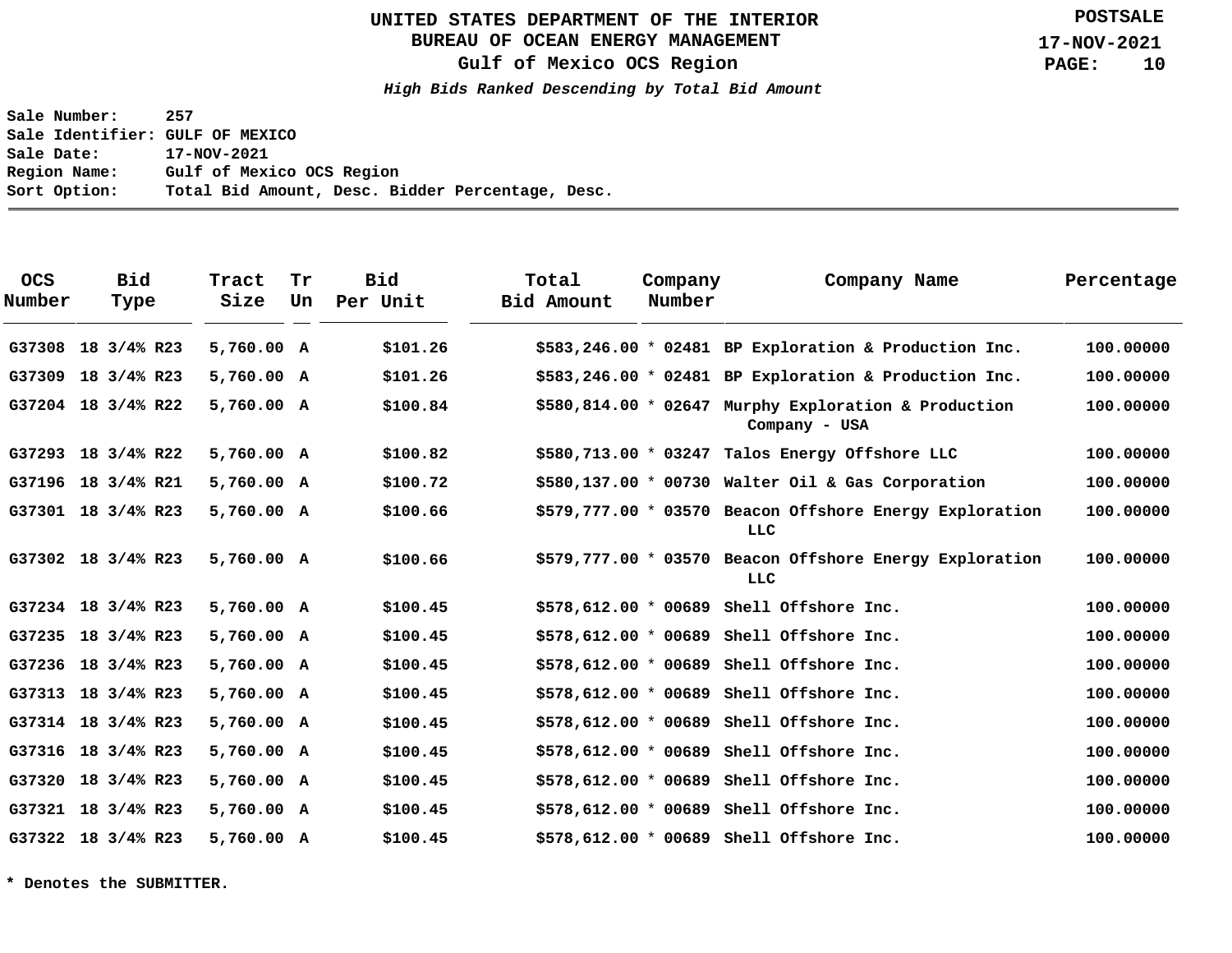# **BUREAU OF OCEAN ENERGY MANAGEMENT**

**Gulf of Mexico OCS Region**

**High Bids Ranked Descending by Total Bid Amount**

**Sale Number: 257 Sale Identifier: GULF OF MEXICO Sale Date: 17-NOV-2021 Region Name: Gulf of Mexico OCS Region Sort Option: Total Bid Amount, Desc. Bidder Percentage, Desc.**

| <b>OCS</b><br>Number | <b>Bid</b><br>Type            | Tract<br>Size | Tr<br>Un | <b>Bid</b><br>Per Unit | Total<br>Bid Amount | Company<br>Number | Company Name                                                    | Percentage |
|----------------------|-------------------------------|---------------|----------|------------------------|---------------------|-------------------|-----------------------------------------------------------------|------------|
| G37325               | 18 3/4% R23                   | 5,760.00 A    |          | \$100.45               |                     |                   | $$578,612.00 * 00689$ Shell Offshore Inc.                       | 100.00000  |
| G37326               | 18 3/4% R23                   | 5,760.00 A    |          | \$100.45               |                     |                   | $$578,612.00 * 00689$ Shell Offshore Inc.                       | 100.00000  |
| G37120               | 18 3/4% R22                   | 5,760.00 A    |          | \$100.11               |                     |                   | \$576,612.00 * 02277 BHP Billiton Petroleum (Deepwater)<br>Inc. | 100.00000  |
|                      | G37121 18 3/4% R22            | 5,760.00 A    |          | \$100.11               |                     |                   | \$576,612.00 * 02277 BHP Billiton Petroleum (Deepwater)<br>Inc. | 100.00000  |
|                      | G37122 18 3/4% R22            | 5,760.00 A    |          | \$100.11               |                     |                   | \$576,612.00 * 02277 BHP Billiton Petroleum (Deepwater)<br>Inc. | 100.00000  |
|                      | G37123 18 3/4% R22            | 5,760.00 A    |          | \$100.11               |                     |                   | \$576,612.00 * 02277 BHP Billiton Petroleum (Deepwater)<br>Inc. | 100.00000  |
|                      | G37256 18 3/4% R22            | 5,760.00 A    |          | \$100.11               |                     |                   | \$576,612.00 * 02277 BHP Billiton Petroleum (Deepwater)<br>Inc. | 100,00000  |
|                      | G37290 18 3/4% R22            | 5,760.00 A    |          | \$100.06               |                     |                   | \$576,337.00 * 02805 Repsol E&P USA Inc.                        | 100.00000  |
|                      | G37194 18 3/4%<br><b>RS21</b> | 5,760.00 A    |          | \$60.89                |                     |                   | \$350,713.00 * 03247 Talos Energy Offshore LLC                  | 100.00000  |
|                      | G37171 12 1/2%<br><b>RS22</b> | 5,000.00 A    |          | \$68.42                |                     |                   | \$342,123.00 * 02417 Arena Energy, LLC                          | 100.00000  |
|                      | G37176 12 1/2%<br><b>RS22</b> | 5,000.00 A    |          | \$68.42                |                     |                   | $$342,123.00 * 02417$ Arena Energy, LLC                         | 100.00000  |
|                      | G37233 18 3/4% R23            | 2,261.37 A    |          | \$115.53               |                     |                   | \$261,252.00 * 02219 Anadarko US Offshore LLC                   | 100.00000  |

**\* Denotes the SUBMITTER.**

**POSTSALE**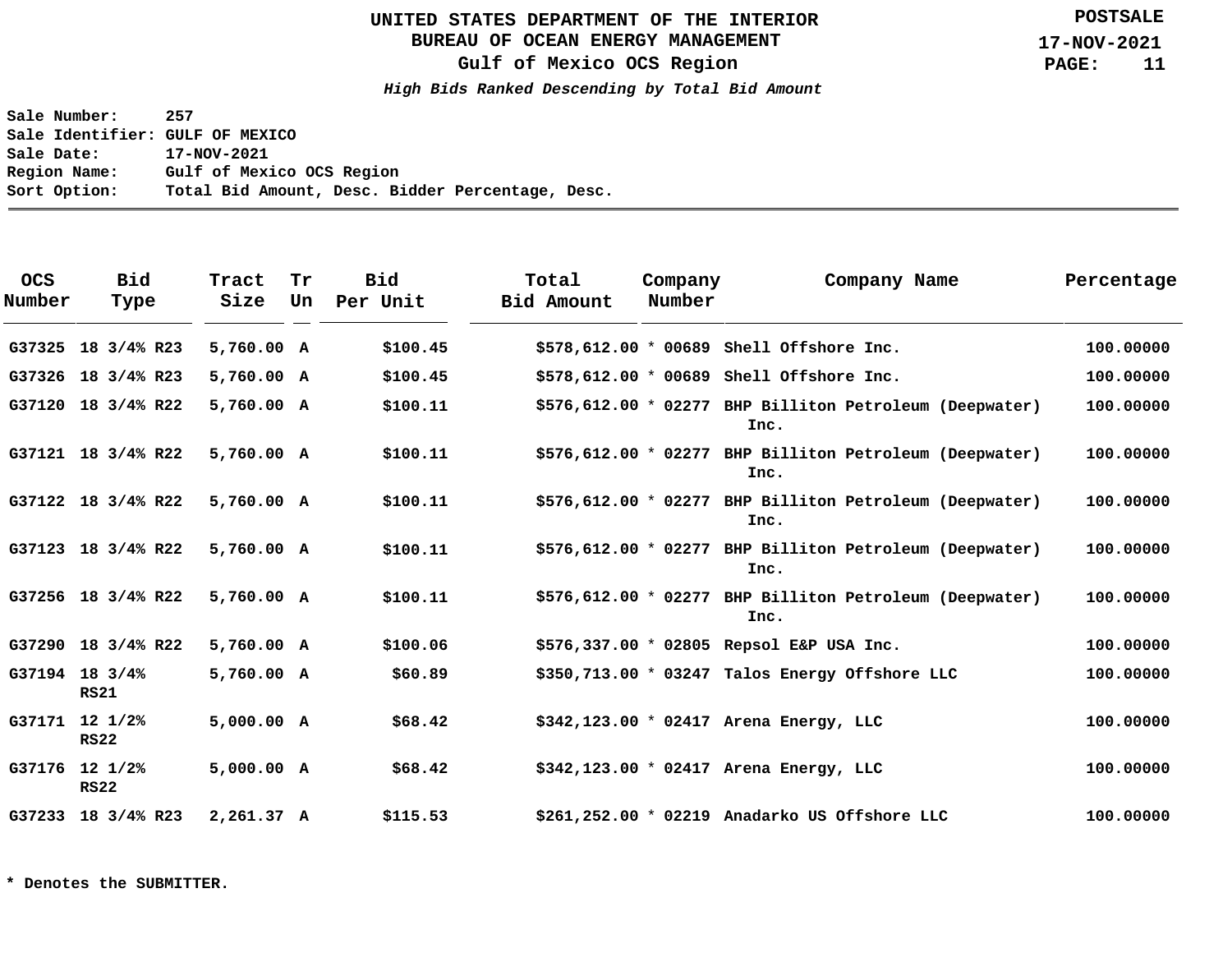# **BUREAU OF OCEAN ENERGY MANAGEMENT**

**Gulf of Mexico OCS Region**

**High Bids Ranked Descending by Total Bid Amount**

**Sale Number: 257 Sale Identifier: GULF OF MEXICO Sale Date: 17-NOV-2021 Region Name: Gulf of Mexico OCS Region Sort Option: Total Bid Amount, Desc. Bidder Percentage, Desc.**

| <b>OCS</b><br>Number | <b>Bid</b><br>Type              | Tract<br>Size | Tr<br>Un | <b>Bid</b><br>Per Unit | Total<br>Bid Amount | Company<br>Number |                                           | Company Name                                  | Percentage |
|----------------------|---------------------------------|---------------|----------|------------------------|---------------------|-------------------|-------------------------------------------|-----------------------------------------------|------------|
|                      | G37183 12 1/2%<br><b>RS22</b>   | 5,000.00 A    |          | \$33.00                |                     |                   | \$165,000.00 * 01284 W & T Offshore, Inc. |                                               | 100.00000  |
|                      | G37026 12 1/2%<br><b>RS22</b>   | 5,760.00 A    |          | \$27.50                |                     |                   |                                           | $$158,400.00 * 00276$ Exxon Mobil Corporation | 100.00000  |
| G37027               | $12 \frac{1}{2}$<br><b>RS22</b> | 5,760.00 A    |          | \$27.50                |                     |                   |                                           | \$158,400.00 * 00276 Exxon Mobil Corporation  | 100.00000  |
|                      | G37028 12 1/2%<br><b>RS22</b>   | 5,760.00 A    |          | \$27.50                |                     |                   |                                           | \$158,400.00 * 00276 Exxon Mobil Corporation  | 100.00000  |
| G37029               | $12 \frac{1}{2}$<br><b>RS22</b> | 5,760.00 A    |          | \$27.50                |                     |                   |                                           | $$158,400.00 * 00276$ Exxon Mobil Corporation | 100.00000  |
|                      | G37030 12 1/2%<br><b>RS22</b>   | 5,760.00 A    |          | \$27.50                |                     |                   |                                           | $$158,400.00 * 00276$ Exxon Mobil Corporation | 100.00000  |
|                      | G37031 12 1/2%<br><b>RS22</b>   | 5,760.00 A    |          | \$27.50                |                     |                   |                                           | $$158,400.00 * 00276$ Exxon Mobil Corporation | 100.00000  |
|                      | G37032 12 1/2%<br><b>RS22</b>   | 5,760.00 A    |          | \$27.50                |                     |                   |                                           | $$158,400.00 * 00276$ Exxon Mobil Corporation | 100.00000  |
|                      | G37033 12 1/2%<br><b>RS22</b>   | 5,760.00 A    |          | \$27.50                |                     |                   |                                           | $$158,400.00 * 00276$ Exxon Mobil Corporation | 100.00000  |
|                      | G37034 12 1/2%<br><b>RS22</b>   | 5,760.00 A    |          | \$27.50                |                     |                   |                                           | $$158,400.00 * 00276$ Exxon Mobil Corporation | 100.00000  |
|                      | G37035 12 1/2%<br><b>RS22</b>   | 5,760.00 A    |          | \$27.50                |                     |                   |                                           | $$158,400.00 * 00276$ Exxon Mobil Corporation | 100.00000  |

**\* Denotes the SUBMITTER.**

**POSTSALE**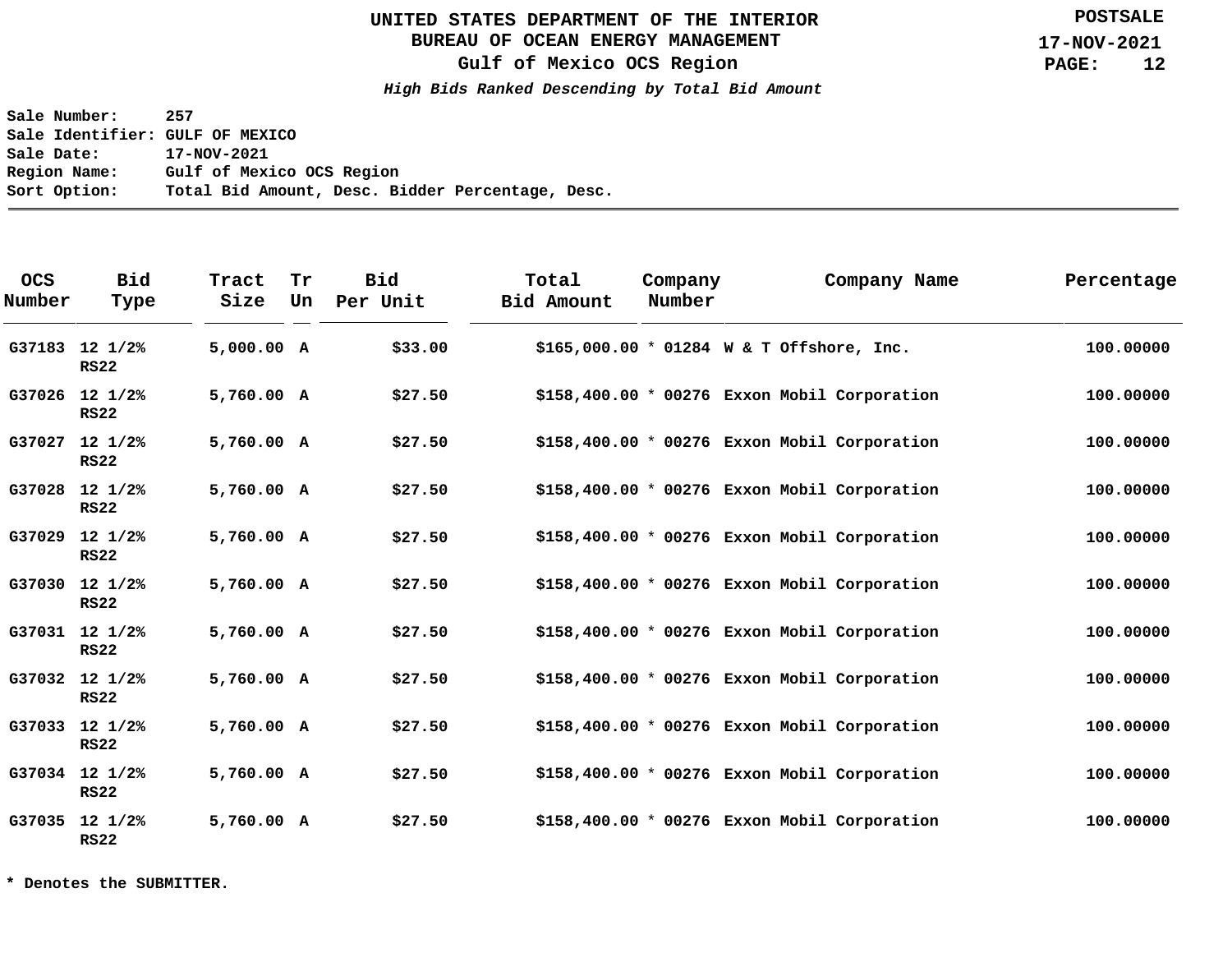# **BUREAU OF OCEAN ENERGY MANAGEMENT**

**Gulf of Mexico OCS Region**

**High Bids Ranked Descending by Total Bid Amount**

**Sale Number: 257 Sale Identifier: GULF OF MEXICO Sale Date: 17-NOV-2021 Region Name: Gulf of Mexico OCS Region Sort Option: Total Bid Amount, Desc. Bidder Percentage, Desc.**

| <b>OCS</b><br>Number | <b>Bid</b><br>Type              | Tract<br>Size | Tr<br>Un | <b>Bid</b><br>Per Unit | Total<br>Bid Amount | Company<br>Number | Company Name                                  | Percentage |
|----------------------|---------------------------------|---------------|----------|------------------------|---------------------|-------------------|-----------------------------------------------|------------|
|                      | G37036 12 1/2%<br><b>RS22</b>   | 5,760.00 A    |          | \$27.50                |                     |                   | $$158,400.00 * 00276$ Exxon Mobil Corporation | 100.00000  |
| G37037               | $12 \frac{1}{2}$<br><b>RS22</b> | 5,760.00 A    |          | \$27.50                |                     |                   | $$158,400.00 * 00276$ Exxon Mobil Corporation | 100.00000  |
|                      | G37038 12 1/2%<br><b>RS22</b>   | 5,760.00 A    |          | \$27.50                |                     |                   | $$158,400.00 * 00276$ Exxon Mobil Corporation | 100.00000  |
| G37039               | $12 \frac{1}{2}$<br><b>RS22</b> | 5,760.00 A    |          | \$27.50                |                     |                   | $$158,400.00 * 00276$ Exxon Mobil Corporation | 100,00000  |
|                      | G37040 12 1/2%<br><b>RS22</b>   | 5,760.00 A    |          | \$27.50                |                     |                   | $$158,400.00 * 00276$ Exxon Mobil Corporation | 100.00000  |
|                      | G37041 12 1/2%<br><b>RS22</b>   | 5,760.00 A    |          | \$27.50                |                     |                   | $$158,400.00 * 00276$ Exxon Mobil Corporation | 100.00000  |
|                      | G37042 12 1/2%<br><b>RS22</b>   | 5,760.00 A    |          | \$27.50                |                     |                   | $$158,400.00 * 00276$ Exxon Mobil Corporation | 100.00000  |
|                      | G37043 12 1/2%<br><b>RS22</b>   | 5,760.00 A    |          | \$27.50                |                     |                   | \$158,400.00 * 00276 Exxon Mobil Corporation  | 100.00000  |
|                      | G37044 12 1/2%<br><b>RS22</b>   | 5,760.00 A    |          | \$27.50                |                     |                   | $$158,400.00 * 00276$ Exxon Mobil Corporation | 100.00000  |
|                      | G37045 12 1/2%<br><b>RS22</b>   | 5,760.00 A    |          | \$27.50                |                     |                   | $$158,400.00 * 00276$ Exxon Mobil Corporation | 100.00000  |
|                      | G37046 12 1/2%<br><b>RS22</b>   | 5,760.00 A    |          | \$27.50                |                     |                   | $$158,400.00 * 00276$ Exxon Mobil Corporation | 100.00000  |

**\* Denotes the SUBMITTER.**

**POSTSALE**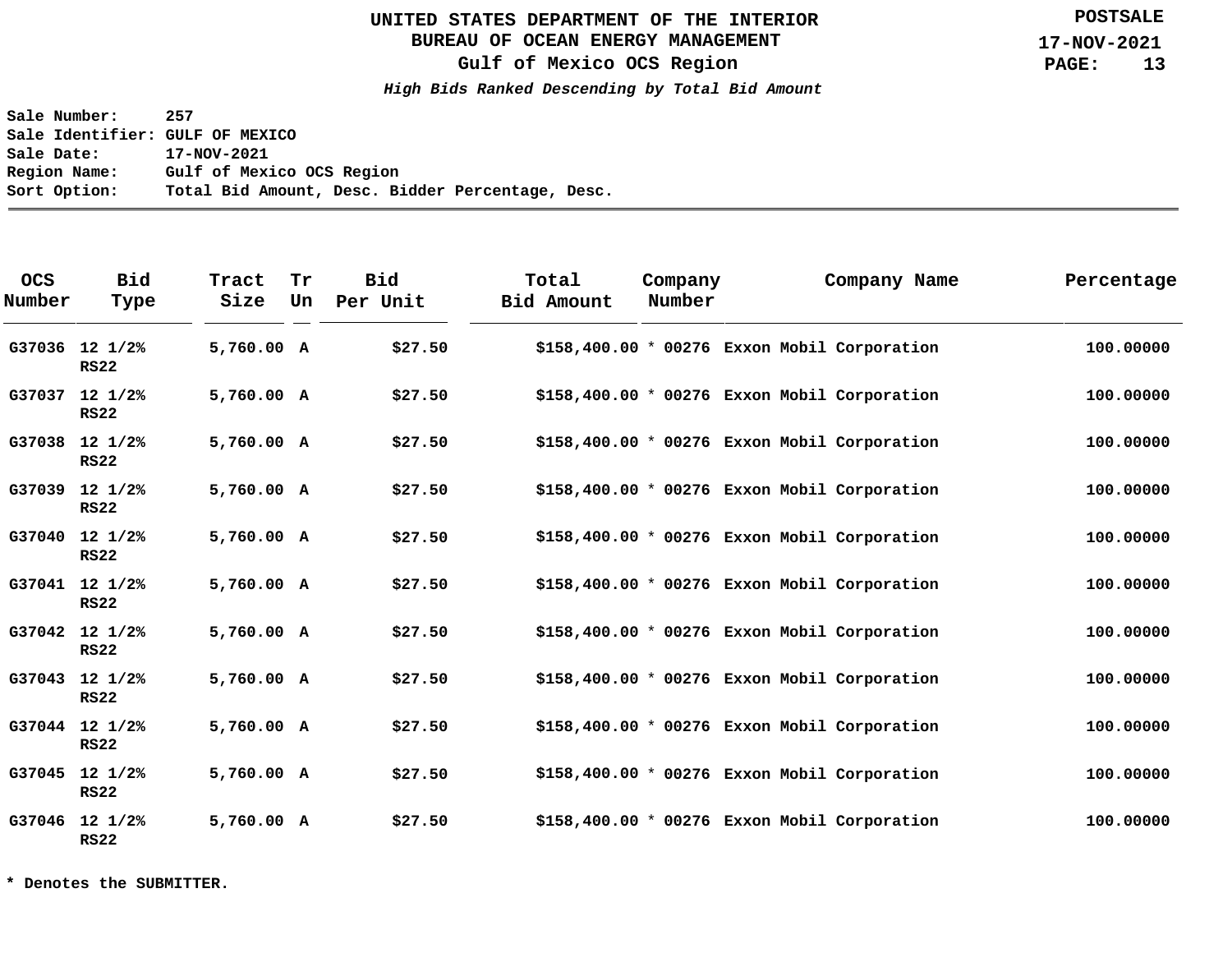# **BUREAU OF OCEAN ENERGY MANAGEMENT**

**Gulf of Mexico OCS Region**

**High Bids Ranked Descending by Total Bid Amount**

**Sale Number: 257 Sale Identifier: GULF OF MEXICO Sale Date: 17-NOV-2021 Region Name: Gulf of Mexico OCS Region Sort Option: Total Bid Amount, Desc. Bidder Percentage, Desc.**

| <b>OCS</b><br>Number | <b>Bid</b><br>Type              | Tract<br>Size | Tr<br>Un | <b>Bid</b><br>Per Unit | Total<br>Bid Amount                           | Company<br>Number | Company Name | Percentage |
|----------------------|---------------------------------|---------------|----------|------------------------|-----------------------------------------------|-------------------|--------------|------------|
|                      | G37047 12 1/2%<br><b>RS22</b>   | 5,760.00 A    |          | \$27.50                | $$158,400.00 * 00276$ Exxon Mobil Corporation |                   |              | 100.00000  |
|                      | G37048 12 1/2%<br><b>RS22</b>   | 5,760.00 A    |          | \$27.50                | $$158,400.00 * 00276$ Exxon Mobil Corporation |                   |              | 100.00000  |
| G37049               | $12 \frac{1}{2}$<br><b>RS22</b> | 5,760.00 A    |          | \$27.50                | $$158,400.00 * 00276$ Exxon Mobil Corporation |                   |              | 100.00000  |
|                      | G37050 12 1/2%<br><b>RS22</b>   | 5,760.00 A    |          | \$27.50                | $$158,400.00 * 00276$ Exxon Mobil Corporation |                   |              | 100,00000  |
|                      | G37051 12 1/2%<br><b>RS22</b>   | 5,760.00 A    |          | \$27.50                | $$158,400.00 * 00276$ Exxon Mobil Corporation |                   |              | 100.00000  |
|                      | G37052 12 1/2%<br><b>RS22</b>   | 5,760.00 A    |          | \$27.50                | $$158,400.00 * 00276$ Exxon Mobil Corporation |                   |              | 100.00000  |
|                      | G37053 12 1/2%<br><b>RS22</b>   | 5,760.00 A    |          | \$27.50                | $$158,400.00 * 00276$ Exxon Mobil Corporation |                   |              | 100.00000  |
|                      | G37054 12 1/2%<br><b>RS22</b>   | 5,760.00 A    |          | \$27.50                | \$158,400.00 * 00276 Exxon Mobil Corporation  |                   |              | 100.00000  |
|                      | G37055 12 1/2%<br><b>RS22</b>   | 5,760.00 A    |          | \$27.50                | $$158,400.00 * 00276$ Exxon Mobil Corporation |                   |              | 100.00000  |
|                      | G37056 12 1/2%<br><b>RS22</b>   | 5,760.00 A    |          | \$27.50                | $$158,400.00 * 00276$ Exxon Mobil Corporation |                   |              | 100.00000  |
|                      | G37057 12 1/2%<br><b>RS22</b>   | 5,760.00 A    |          | \$27.50                | $$158,400.00 * 00276$ Exxon Mobil Corporation |                   |              | 100.00000  |

**\* Denotes the SUBMITTER.**

**POSTSALE**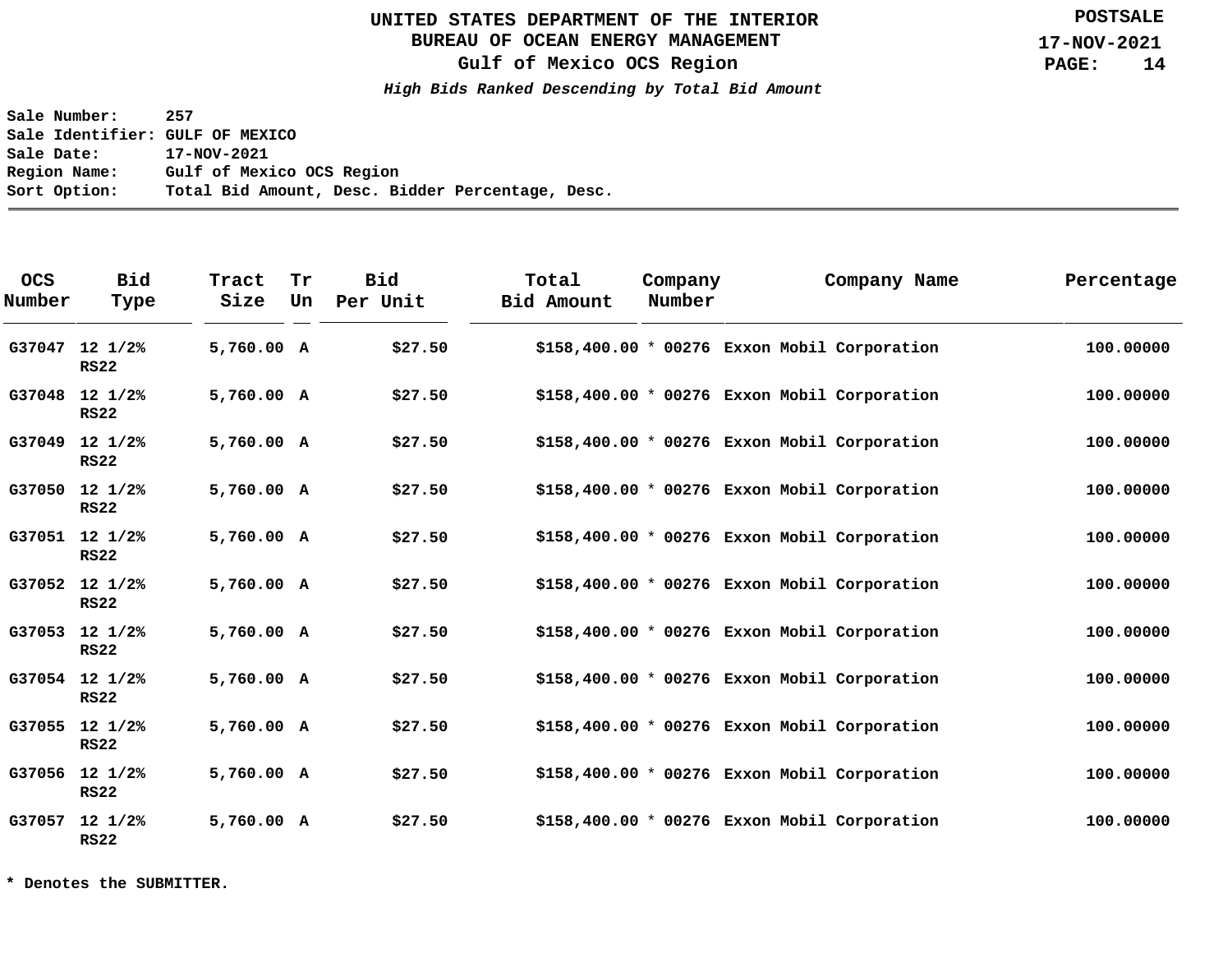# **BUREAU OF OCEAN ENERGY MANAGEMENT**

**Gulf of Mexico OCS Region**

**High Bids Ranked Descending by Total Bid Amount**

**Sale Number: 257 Sale Identifier: GULF OF MEXICO Sale Date: 17-NOV-2021 Region Name: Gulf of Mexico OCS Region Sort Option: Total Bid Amount, Desc. Bidder Percentage, Desc.**

| <b>OCS</b><br>Number | <b>Bid</b><br>Type              | Tract<br>Size | Tr<br>Un | <b>Bid</b><br>Per Unit | Total<br>Bid Amount                           | Company<br>Number | Company Name | Percentage |
|----------------------|---------------------------------|---------------|----------|------------------------|-----------------------------------------------|-------------------|--------------|------------|
|                      | G37058 12 1/2%<br><b>RS22</b>   | 5,760.00 A    |          | \$27.50                | \$158,400.00 * 00276 Exxon Mobil Corporation  |                   |              | 100.00000  |
| G37059               | $12 \frac{1}{2}$<br><b>RS22</b> | 5,760.00 A    |          | \$27.50                | $$158,400.00 * 00276$ Exxon Mobil Corporation |                   |              | 100.00000  |
|                      | G37060 12 1/2%<br><b>RS22</b>   | 5,760.00 A    |          | \$27.50                | $$158,400.00 * 00276$ Exxon Mobil Corporation |                   |              | 100.00000  |
|                      | G37061 12 1/2%<br><b>RS22</b>   | 5,760.00 A    |          | \$27.50                | $$158,400.00 * 00276$ Exxon Mobil Corporation |                   |              | 100,00000  |
|                      | G37062 12 1/2%<br><b>RS22</b>   | 5,760.00 A    |          | \$27.50                | $$158,400.00 * 00276$ Exxon Mobil Corporation |                   |              | 100.00000  |
|                      | G37063 12 1/2%<br><b>RS22</b>   | 5,760.00 A    |          | \$27.50                | $$158,400.00 * 00276$ Exxon Mobil Corporation |                   |              | 100.00000  |
|                      | G37064 12 1/2%<br><b>RS22</b>   | 5,760.00 A    |          | \$27.50                | $$158,400.00 * 00276$ Exxon Mobil Corporation |                   |              | 100.00000  |
|                      | G37065 12 1/2%<br><b>RS22</b>   | 5,760.00 A    |          | \$27.50                | \$158,400.00 * 00276 Exxon Mobil Corporation  |                   |              | 100.00000  |
|                      | G37066 12 1/2%<br><b>RS22</b>   | 5,760.00 A    |          | \$27.50                | $$158,400.00 * 00276$ Exxon Mobil Corporation |                   |              | 100.00000  |
|                      | G37067 12 1/2%<br><b>RS22</b>   | 5,760.00 A    |          | \$27.50                | $$158,400.00 * 00276$ Exxon Mobil Corporation |                   |              | 100.00000  |
|                      | G37068 12 1/2%<br><b>RS22</b>   | 5,760.00 A    |          | \$27.50                | $$158,400.00 * 00276$ Exxon Mobil Corporation |                   |              | 100.00000  |

**\* Denotes the SUBMITTER.**

**POSTSALE**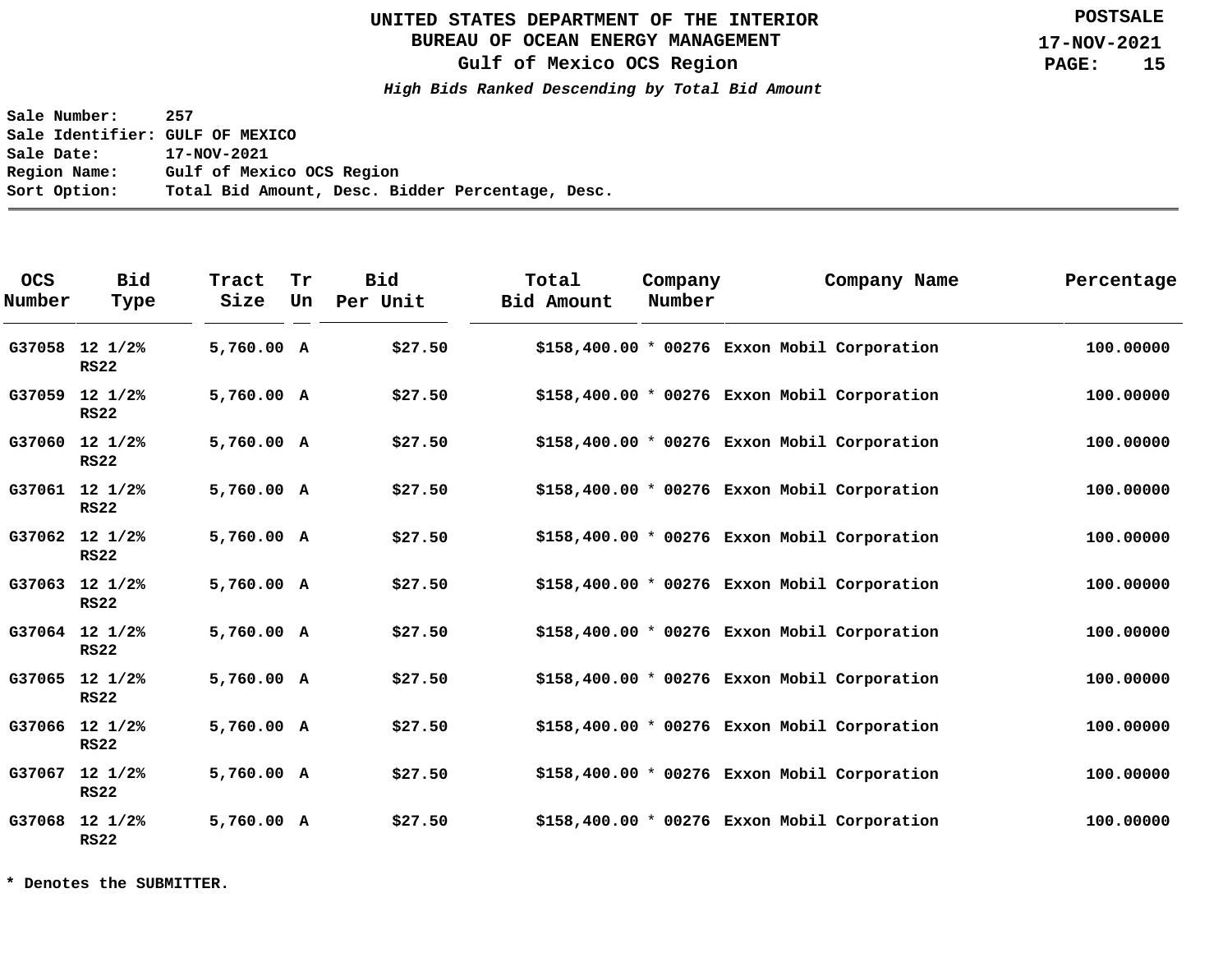# **BUREAU OF OCEAN ENERGY MANAGEMENT**

**Gulf of Mexico OCS Region**

**High Bids Ranked Descending by Total Bid Amount**

**Sale Number: 257 Sale Identifier: GULF OF MEXICO Sale Date: 17-NOV-2021 Region Name: Gulf of Mexico OCS Region Sort Option: Total Bid Amount, Desc. Bidder Percentage, Desc.**

| <b>OCS</b><br>Number | <b>Bid</b><br>Type              | Tract<br>Size | Tr<br>Un | <b>Bid</b><br>Per Unit | Total<br>Bid Amount                           | Company<br>Number | Company Name | Percentage |
|----------------------|---------------------------------|---------------|----------|------------------------|-----------------------------------------------|-------------------|--------------|------------|
| G37069               | $12 \frac{1}{2}$<br><b>RS22</b> | 5,760.00 A    |          | \$27.50                | \$158,400.00 * 00276 Exxon Mobil Corporation  |                   |              | 100.00000  |
|                      | G37070 12 1/2%<br><b>RS22</b>   | 5,760.00 A    |          | \$27.50                | $$158,400.00 * 00276$ Exxon Mobil Corporation |                   |              | 100.00000  |
|                      | G37071 12 1/2%<br><b>RS22</b>   | 5,760.00 A    |          | \$27.50                | $$158,400.00 * 00276$ Exxon Mobil Corporation |                   |              | 100.00000  |
|                      | G37072 12 1/2%<br><b>RS22</b>   | 5,760.00 A    |          | \$27.50                | $$158,400.00 * 00276$ Exxon Mobil Corporation |                   |              | 100,00000  |
|                      | G37073 12 1/2%<br><b>RS22</b>   | 5,760.00 A    |          | \$27.50                | $$158,400.00 * 00276$ Exxon Mobil Corporation |                   |              | 100.00000  |
|                      | G37074 12 1/2%<br><b>RS22</b>   | 5,760.00 A    |          | \$27.50                | $$158,400.00 * 00276$ Exxon Mobil Corporation |                   |              | 100.00000  |
|                      | G37075 12 1/2%<br><b>RS22</b>   | 5,760.00 A    |          | \$27.50                | $$158,400.00 * 00276$ Exxon Mobil Corporation |                   |              | 100.00000  |
|                      | G37076 12 1/2%<br><b>RS22</b>   | 5,760.00 A    |          | \$27.50                | \$158,400.00 * 00276 Exxon Mobil Corporation  |                   |              | 100.00000  |
| G37077               | $12 \frac{1}{2}$<br><b>RS22</b> | 5,760.00 A    |          | \$27.50                | $$158,400.00 * 00276$ Exxon Mobil Corporation |                   |              | 100.00000  |
|                      | G37078 12 1/2%<br><b>RS22</b>   | 5,760.00 A    |          | \$27.50                | \$158,400.00 * 00276 Exxon Mobil Corporation  |                   |              | 100.00000  |
|                      | G37079 12 1/2%<br><b>RS22</b>   | 5,760.00 A    |          | \$27.50                | $$158,400.00 * 00276$ Exxon Mobil Corporation |                   |              | 100.00000  |

**\* Denotes the SUBMITTER.**

**POSTSALE**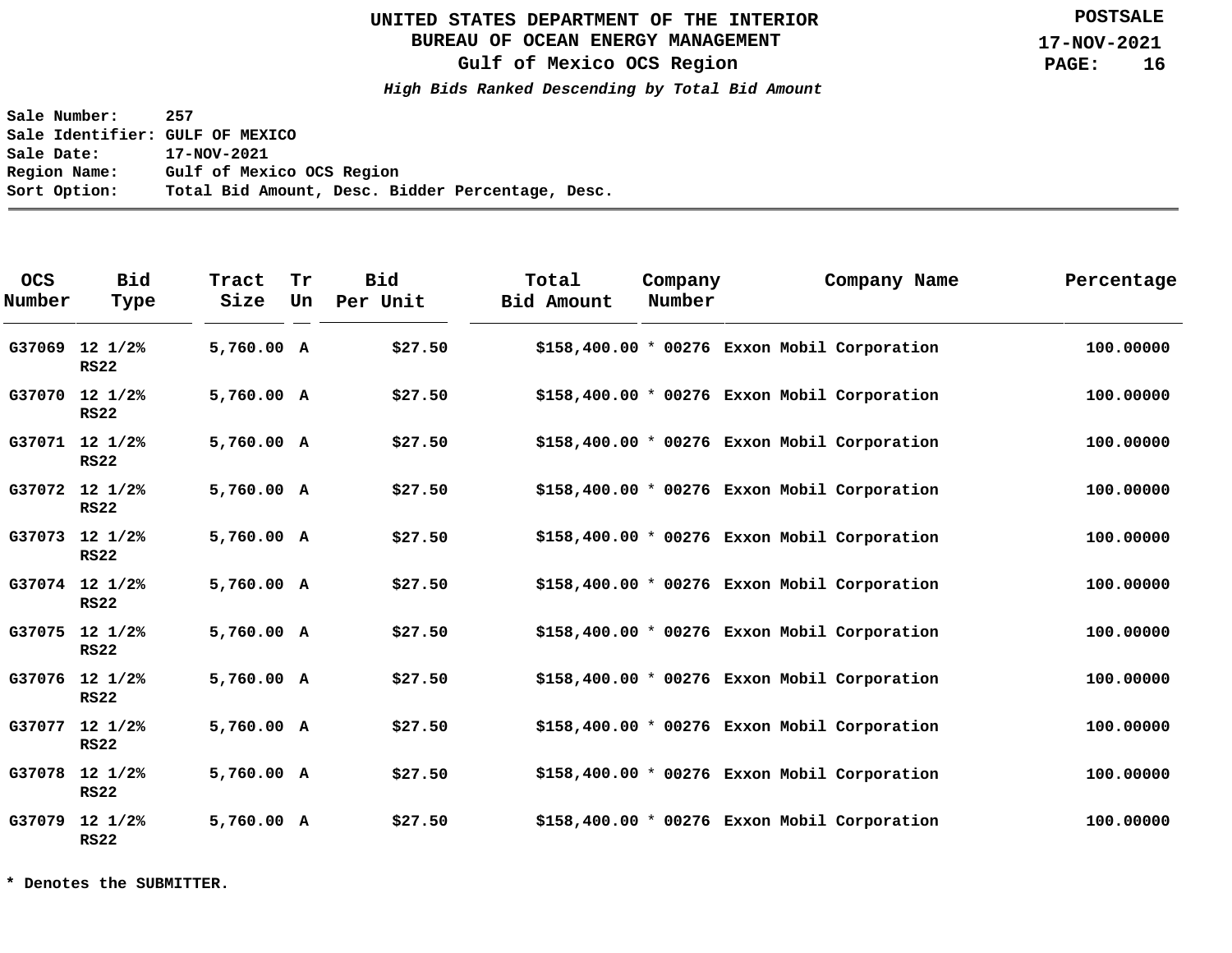# **BUREAU OF OCEAN ENERGY MANAGEMENT**

**Gulf of Mexico OCS Region**

**High Bids Ranked Descending by Total Bid Amount**

**Sale Number: 257 Sale Identifier: GULF OF MEXICO Sale Date: 17-NOV-2021 Region Name: Gulf of Mexico OCS Region Sort Option: Total Bid Amount, Desc. Bidder Percentage, Desc.**

| <b>OCS</b><br>Number | <b>Bid</b><br>Type              | Tract<br>Size | Tr<br>Un | <b>Bid</b><br>Per Unit | Total<br><b>Bid Amount</b> | Company<br>Number |                                               | Company Name | Percentage |
|----------------------|---------------------------------|---------------|----------|------------------------|----------------------------|-------------------|-----------------------------------------------|--------------|------------|
| G37080               | $12 \frac{1}{2}$<br><b>RS22</b> | 5,760.00 A    |          | \$27.50                |                            |                   | \$158,400.00 * 00276 Exxon Mobil Corporation  |              | 100.00000  |
|                      | G37081 12 1/2%<br><b>RS22</b>   | 5,760.00 A    |          | \$27.50                |                            |                   | $$158,400.00 * 00276$ Exxon Mobil Corporation |              | 100.00000  |
|                      | G37082 12 1/2%<br><b>RS22</b>   | 5,760.00 A    |          | \$27.50                |                            |                   | $$158,400.00 * 00276$ Exxon Mobil Corporation |              | 100.00000  |
|                      | G37083 12 1/2%<br><b>RS22</b>   | 5,760.00 A    |          | \$27.50                |                            |                   | $$158,400.00 * 00276$ Exxon Mobil Corporation |              | 100.00000  |
|                      | G37084 12 1/2%<br><b>RS22</b>   | 5,760.00 A    |          | \$27.50                |                            |                   | \$158,400.00 * 00276 Exxon Mobil Corporation  |              | 100.00000  |
|                      | G37085 12 1/2%<br><b>RS22</b>   | 5,760.00 A    |          | \$27.50                |                            |                   | $$158,400.00 * 00276$ Exxon Mobil Corporation |              | 100.00000  |
|                      | G37086 12 1/2%<br><b>RS22</b>   | 5,760.00 A    |          | \$27.50                |                            |                   | $$158,400.00 * 00276$ Exxon Mobil Corporation |              | 100.00000  |
|                      | G37087 12 1/2%<br><b>RS22</b>   | 5,760.00 A    |          | \$27.50                |                            |                   | $$158,400.00 * 00276$ Exxon Mobil Corporation |              | 100.00000  |
| G37088               | $12 \frac{1}{2}$<br><b>RS22</b> | 5,760.00 A    |          | \$27.50                |                            |                   | $$158,400.00 * 00276$ Exxon Mobil Corporation |              | 100.00000  |
| G37089               | $12 \frac{1}{2}$<br><b>RS22</b> | 5,760.00 A    |          | \$27.50                |                            |                   | \$158,400.00 * 00276 Exxon Mobil Corporation  |              | 100.00000  |
|                      | G37090 12 1/2%<br><b>RS22</b>   | 5,760.00 A    |          | \$27.50                |                            |                   | $$158,400.00 * 00276$ Exxon Mobil Corporation |              | 100.00000  |

**\* Denotes the SUBMITTER.**

**POSTSALE**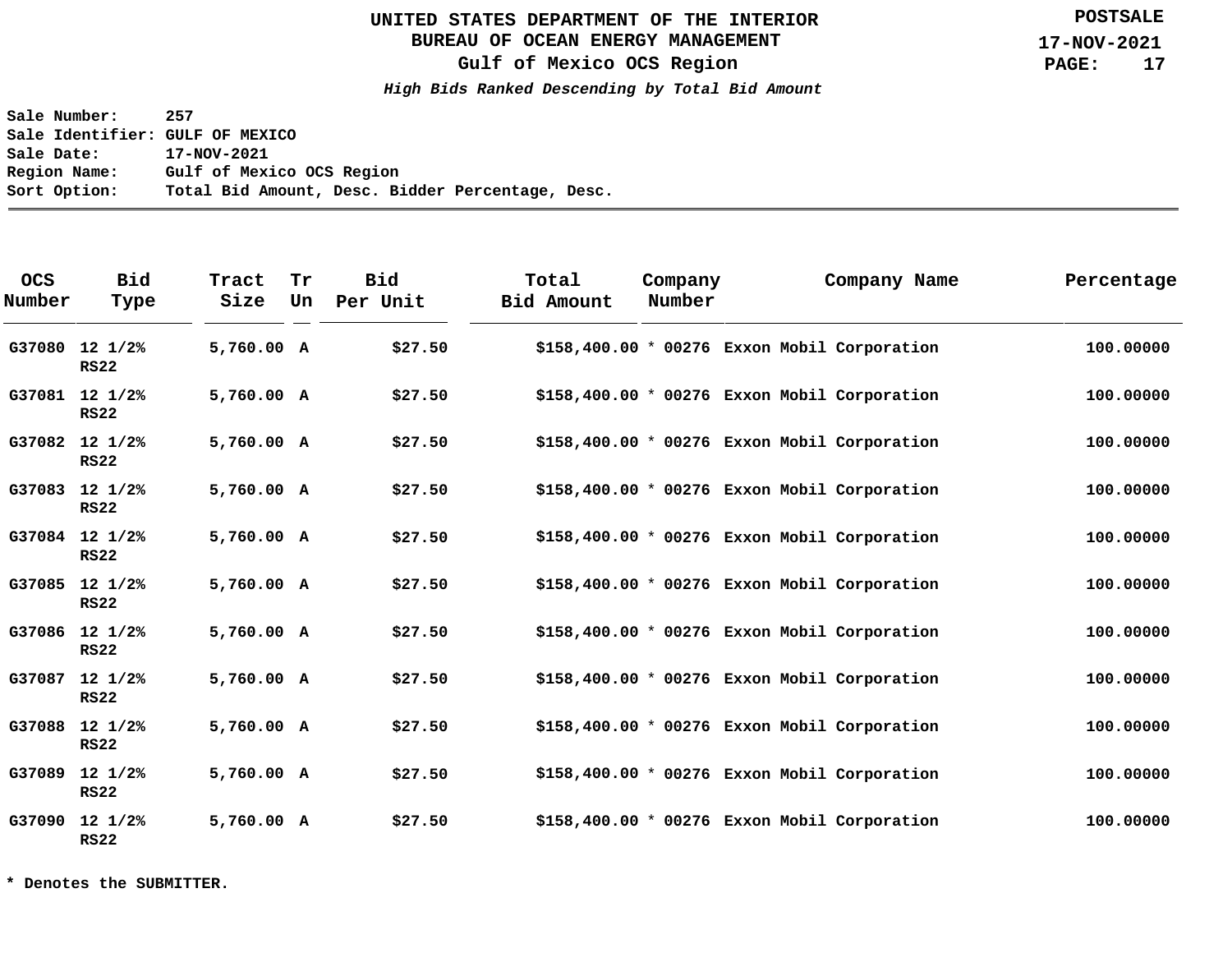# **BUREAU OF OCEAN ENERGY MANAGEMENT**

**Gulf of Mexico OCS Region**

**High Bids Ranked Descending by Total Bid Amount**

**Sale Number: 257 Sale Identifier: GULF OF MEXICO Sale Date: 17-NOV-2021 Region Name: Gulf of Mexico OCS Region Sort Option: Total Bid Amount, Desc. Bidder Percentage, Desc.**

| <b>OCS</b><br>Number | <b>Bid</b><br>Type              | Tract<br>Size | Tr<br>Un | <b>Bid</b><br>Per Unit | Total<br>Bid Amount | Company<br>Number | Company Name                                  | Percentage |
|----------------------|---------------------------------|---------------|----------|------------------------|---------------------|-------------------|-----------------------------------------------|------------|
|                      | G37091 12 1/2%<br><b>RS22</b>   | 5,760.00 A    |          | \$27.50                |                     |                   | \$158,400.00 * 00276 Exxon Mobil Corporation  | 100.00000  |
|                      | G37092 12 1/2%<br><b>RS22</b>   | 5,760.00 A    |          | \$27.50                |                     |                   | $$158,400.00 * 00276$ Exxon Mobil Corporation | 100.00000  |
|                      | G37093 12 1/2%<br><b>RS22</b>   | 5,760.00 A    |          | \$27.50                |                     |                   | $$158,400.00 * 00276$ Exxon Mobil Corporation | 100.00000  |
|                      | G37094 12 1/2%<br><b>RS22</b>   | 5,760.00 A    |          | \$27.50                |                     |                   | $$158,400.00 * 00276$ Exxon Mobil Corporation | 100.00000  |
|                      | G37095 12 1/2%<br><b>RS22</b>   | 5,760.00 A    |          | \$27.50                |                     |                   | $$158,400.00 * 00276$ Exxon Mobil Corporation | 100.00000  |
|                      | G37096 12 1/2%<br><b>RS22</b>   | 5,760.00 A    |          | \$27.50                |                     |                   | $$158,400.00 * 00276$ Exxon Mobil Corporation | 100.00000  |
| G37097               | $12 \frac{1}{2}$<br><b>RS22</b> | 5,760.00 A    |          | \$27.50                |                     |                   | $$158,400.00 * 00276$ Exxon Mobil Corporation | 100.00000  |
|                      | G37098 12 1/2%<br><b>RS22</b>   | 5,760.00 A    |          | \$27.50                |                     |                   | \$158,400.00 * 00276 Exxon Mobil Corporation  | 100.00000  |
| G37099               | $12 \frac{1}{2}$<br><b>RS22</b> | 5,760.00 A    |          | \$27.50                |                     |                   | $$158,400.00 * 00276$ Exxon Mobil Corporation | 100.00000  |
|                      | G37100 12 1/2%<br><b>RS22</b>   | 5,760.00 A    |          | \$27.50                |                     |                   | $$158,400.00 * 00276$ Exxon Mobil Corporation | 100.00000  |
|                      | G37101 12 1/2%<br><b>RS22</b>   | 5,760.00 A    |          | \$27.50                |                     |                   | $$158,400.00 * 00276$ Exxon Mobil Corporation | 100.00000  |

**\* Denotes the SUBMITTER.**

**POSTSALE**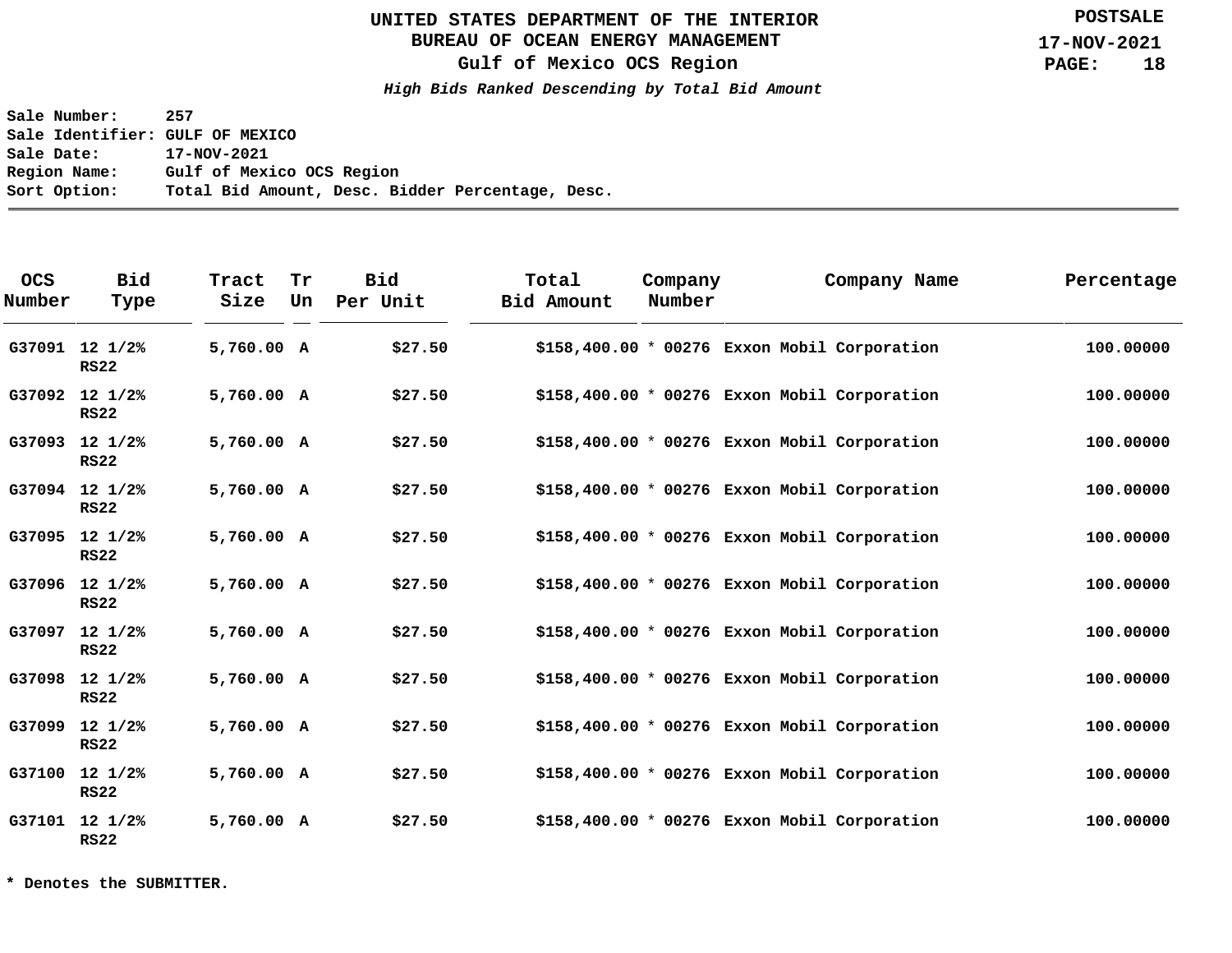# **BUREAU OF OCEAN ENERGY MANAGEMENT**

**Gulf of Mexico OCS Region**

**High Bids Ranked Descending by Total Bid Amount**

**Sale Number: 257 Sale Identifier: GULF OF MEXICO Sale Date: 17-NOV-2021 Region Name: Gulf of Mexico OCS Region Sort Option: Total Bid Amount, Desc. Bidder Percentage, Desc.**

| <b>OCS</b><br>Number | <b>Bid</b><br>Type              | Tract<br>Size | Tr<br>Un | <b>Bid</b><br>Per Unit | Total<br>Bid Amount                           | Company<br>Number | Company Name | Percentage |
|----------------------|---------------------------------|---------------|----------|------------------------|-----------------------------------------------|-------------------|--------------|------------|
|                      | G37102 12 1/2%<br><b>RS22</b>   | 5,760.00 A    |          | \$27.50                | \$158,400.00 * 00276 Exxon Mobil Corporation  |                   |              | 100.00000  |
|                      | G37103 12 1/2%<br><b>RS22</b>   | 5,760.00 A    |          | \$27.50                | $$158,400.00 * 00276$ Exxon Mobil Corporation |                   |              | 100.00000  |
|                      | G37104 12 1/2%<br><b>RS22</b>   | 5,760.00 A    |          | \$27.50                | $$158,400.00 * 00276$ Exxon Mobil Corporation |                   |              | 100.00000  |
|                      | G37105 12 1/2%<br><b>RS22</b>   | 5,760.00 A    |          | \$27.50                | $$158,400.00 * 00276$ Exxon Mobil Corporation |                   |              | 100,00000  |
|                      | G37106 12 1/2%<br><b>RS22</b>   | 5,760.00 A    |          | \$27.50                | $$158,400.00 * 00276$ Exxon Mobil Corporation |                   |              | 100.00000  |
|                      | G37107 12 1/2%<br><b>RS22</b>   | 5,760.00 A    |          | \$27.50                | $$158,400.00 * 00276$ Exxon Mobil Corporation |                   |              | 100.00000  |
|                      | G37108 12 1/2%<br><b>RS22</b>   | 5,760.00 A    |          | \$27.50                | $$158,400.00 * 00276$ Exxon Mobil Corporation |                   |              | 100.00000  |
| G37109               | $12 \frac{1}{2}$<br><b>RS22</b> | 5,760.00 A    |          | \$27.50                | \$158,400.00 * 00276 Exxon Mobil Corporation  |                   |              | 100.00000  |
|                      | G37110 12 1/2%<br><b>RS22</b>   | 5,760.00 A    |          | \$27.50                | $$158,400.00 * 00276$ Exxon Mobil Corporation |                   |              | 100.00000  |
|                      | G37111 12 1/2%<br><b>RS22</b>   | 5,760.00 A    |          | \$27.50                | \$158,400.00 * 00276 Exxon Mobil Corporation  |                   |              | 100.00000  |
|                      | G37112 12 1/2%<br><b>RS22</b>   | 5,760.00 A    |          | \$27.50                | $$158,400.00 * 00276$ Exxon Mobil Corporation |                   |              | 100.00000  |

**\* Denotes the SUBMITTER.**

**POSTSALE**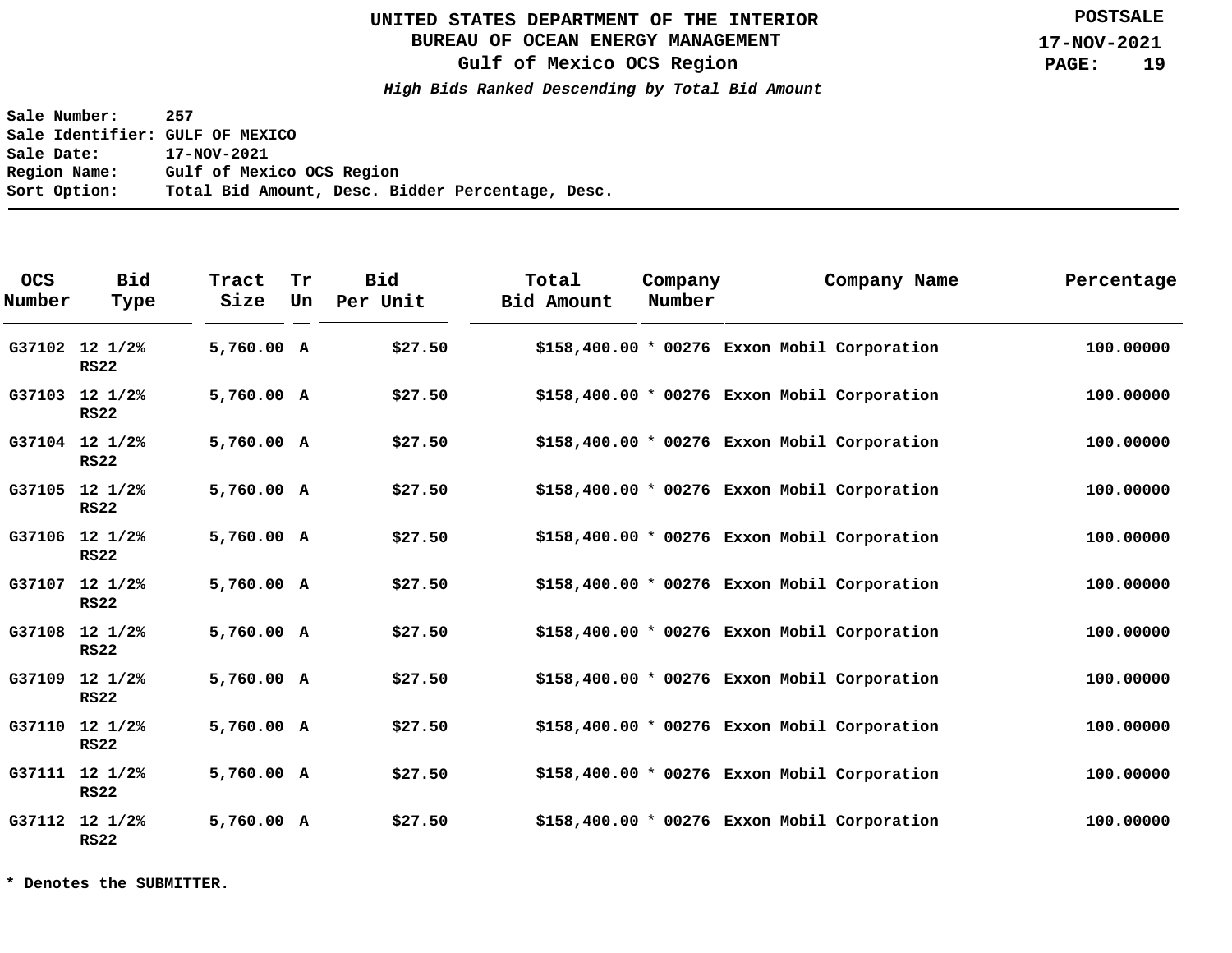# **BUREAU OF OCEAN ENERGY MANAGEMENT**

**Gulf of Mexico OCS Region**

**High Bids Ranked Descending by Total Bid Amount**

**Sale Number: 257 Sale Identifier: GULF OF MEXICO Sale Date: 17-NOV-2021 Region Name: Gulf of Mexico OCS Region Sort Option: Total Bid Amount, Desc. Bidder Percentage, Desc.**

| <b>OCS</b><br>Number | <b>Bid</b><br>Type            | Tract<br>Size | Tr<br>Un | <b>Bid</b><br>Per Unit | Total<br>Bid Amount | Company<br>Number |                                                        | Company Name | Percentage |
|----------------------|-------------------------------|---------------|----------|------------------------|---------------------|-------------------|--------------------------------------------------------|--------------|------------|
|                      | G37113 12 1/2%<br><b>RS22</b> | 5,760.00 A    |          | \$27.50                |                     |                   | \$158,400.00 * 00276 Exxon Mobil Corporation           |              | 100.00000  |
|                      | G37114 12 1/2%<br><b>RS22</b> | 5,760.00 A    |          | \$27.50                |                     |                   | $$158,400.00 * 00276$ Exxon Mobil Corporation          |              | 100.00000  |
|                      | G37115 12 1/2%<br><b>RS22</b> | 5,760.00 A    |          | \$27.50                |                     |                   | $$158,400.00 * 00276$ Exxon Mobil Corporation          |              | 100.00000  |
|                      | G37116 12 1/2%<br><b>RS22</b> | 5,760.00 A    |          | \$27.50                |                     |                   | \$158,400.00 * 00276 Exxon Mobil Corporation           |              | 100.00000  |
|                      | G37117 12 1/2%<br><b>RS22</b> | 5,760.00 A    |          | \$27.50                |                     |                   | \$158,400.00 * 00276 Exxon Mobil Corporation           |              | 100.00000  |
|                      | G37118 12 1/2%<br><b>RS22</b> | 5,760.00 A    |          | \$27.50                |                     |                   | $$158,400.00 * 00276$ Exxon Mobil Corporation          |              | 100.00000  |
|                      | G37119 12 1/2%<br><b>RS22</b> | 5,760.00 A    |          | \$27.50                |                     |                   | $$158,400.00 * 00276$ Exxon Mobil Corporation          |              | 100.00000  |
|                      | G37258 18 3/4%<br><b>RS21</b> | 5,760.00 A    |          | \$26.26                |                     |                   | $$151,246.00 * 02481$ BP Exploration & Production Inc. |              | 100.00000  |
|                      | G37172 12 1/2%<br><b>RS22</b> | 5,000.00 A    |          | \$30.16                |                     |                   | \$150,777.00 * 03583 Juneau Oil & Gas, LLC             |              | 100.00000  |
|                      | G37168 12 1/2%<br><b>RS22</b> | 5,000.00 A    |          | \$30.00                |                     |                   | $$150,000.00 * 03475$ Blackcomb Energy, LLC            |              | 100.00000  |
|                      | G37165 12 1/2%<br><b>RS22</b> | 5,000.00 A    |          | \$28.42                |                     |                   | $$142,123.00 * 02417$ Arena Energy, LLC                |              | 100.00000  |

**\* Denotes the SUBMITTER.**

**POSTSALE**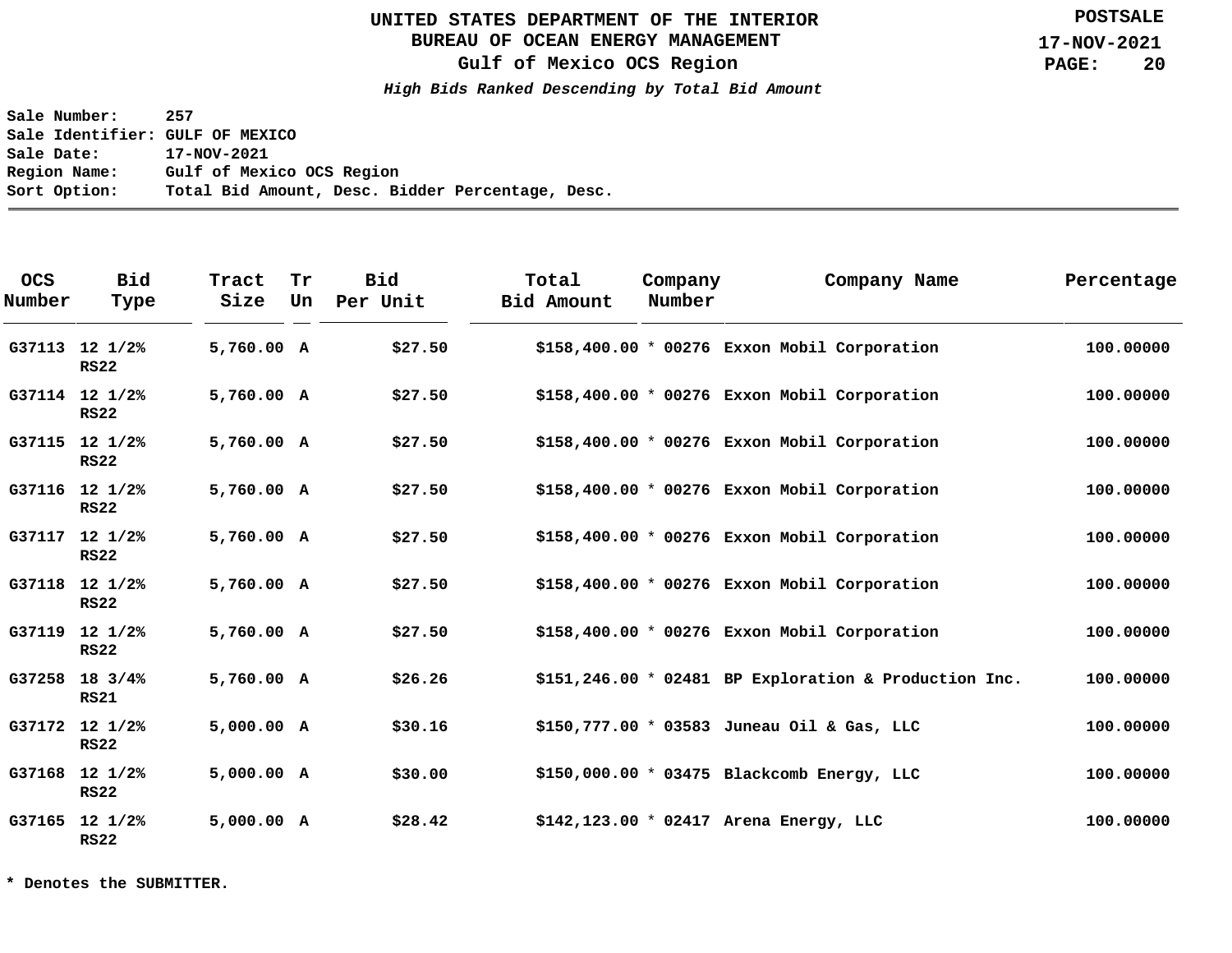# **BUREAU OF OCEAN ENERGY MANAGEMENT**

**Gulf of Mexico OCS Region**

**High Bids Ranked Descending by Total Bid Amount**

**Sale Number: 257 Sale Identifier: GULF OF MEXICO Sale Date: 17-NOV-2021 Region Name: Gulf of Mexico OCS Region Sort Option: Total Bid Amount, Desc. Bidder Percentage, Desc.**

| <b>OCS</b><br>Number | <b>Bid</b><br>Type            | Tract<br>Size | Tr<br>Un | <b>Bid</b><br>Per Unit | Total<br><b>Bid Amount</b> | Company<br>Number | Company Name                               | Percentage |
|----------------------|-------------------------------|---------------|----------|------------------------|----------------------------|-------------------|--------------------------------------------|------------|
|                      | G37166 12 1/2%<br><b>RS22</b> | 5,000.00 A    |          | \$28.42                |                            |                   | $$142,123.00 * 02417$ Arena Energy, LLC    | 100.00000  |
|                      | G37173 12 1/2%<br><b>RS22</b> | 5,000.00 A    |          | \$28.42                |                            |                   | $$142,123.00 * 02417$ Arena Energy, LLC    | 100.00000  |
|                      | G37174 12 1/2%<br><b>RS22</b> | 5,000.00 A    |          | \$28.42                |                            |                   | $$142,123.00 * 02417$ Arena Energy, LLC    | 100.00000  |
|                      | G37175 12 1/2%<br><b>RS22</b> | 5,000.00 A    |          | \$28.42                |                            |                   | $$142,123.00 * 02417$ Arena Energy, LLC    | 100.00000  |
|                      | G37186 12 1/2%<br><b>RS22</b> | 5,000.00 A    |          | \$28.42                |                            |                   | $$142,123.00 * 02417$ Arena Energy, LLC    | 100.00000  |
|                      | G37189 12 1/2%<br><b>RS22</b> | 4,999.97 A    |          | \$28.42                |                            |                   | $$142,123.00 * 02417$ Arena Energy, LLC    | 100.00000  |
|                      | G37151 12 1/2%<br><b>RS22</b> | 5,541.47 A    |          | \$25.03                |                            |                   | \$138,700.00 * 03615 DG Exploration, Inc.  | 100.00000  |
|                      | G37149 12 1/2%<br><b>RS22</b> | 5,485.36 A    |          | \$25.04                |                            |                   | \$137,350.00 * 03615 DG Exploration, Inc.  | 100.00000  |
|                      | G37167 12 1/2%<br><b>RS22</b> | 5,000.00 A    |          | \$27.16                |                            |                   | \$135,777.00 * 03583 Juneau Oil & Gas, LLC | 100.00000  |
|                      | G37160 12 1/2%<br><b>RS22</b> | 5,000.00 A    |          | \$27.00                |                            |                   | $$135,000.00 * 03615$ DG Exploration, Inc. | 100.00000  |
|                      | G37153 12 1/2%<br><b>RS22</b> | 5,000.00 A    |          | \$26.36                |                            |                   | \$131,777.00 * 03583 Juneau Oil & Gas, LLC | 100.00000  |

**\* Denotes the SUBMITTER.**

**POSTSALE**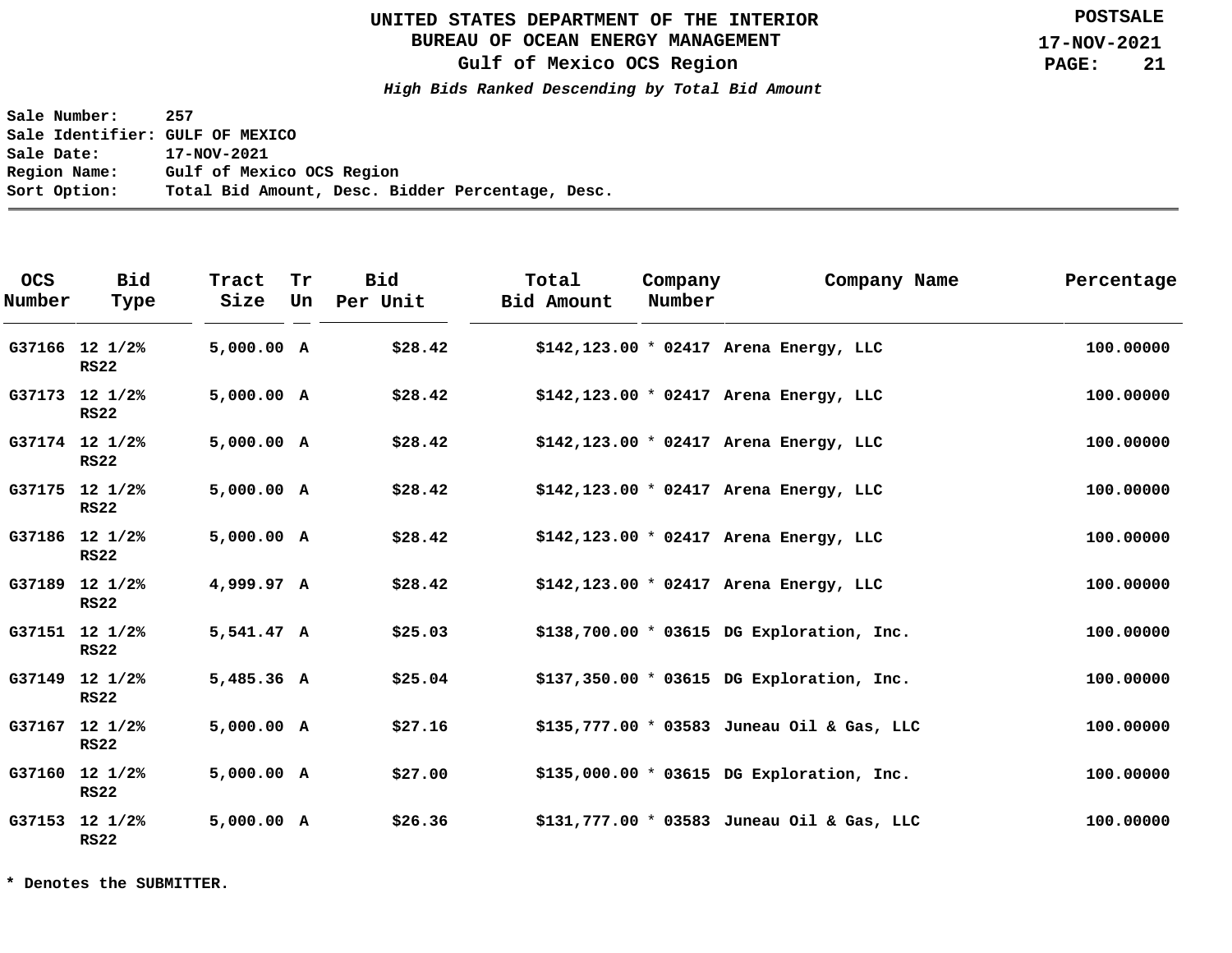# **BUREAU OF OCEAN ENERGY MANAGEMENT**

**Gulf of Mexico OCS Region**

**High Bids Ranked Descending by Total Bid Amount**

**Sale Number: 257 Sale Identifier: GULF OF MEXICO Sale Date: 17-NOV-2021 Region Name: Gulf of Mexico OCS Region Sort Option: Total Bid Amount, Desc. Bidder Percentage, Desc.**

| <b>OCS</b><br>Number | <b>Bid</b><br>Type            | Tract<br>Size | Tr<br>Un | <b>Bid</b><br>Per Unit | Total<br>Bid Amount | Company<br>Number | Company Name                                       | Percentage |
|----------------------|-------------------------------|---------------|----------|------------------------|---------------------|-------------------|----------------------------------------------------|------------|
|                      | G37154 12 1/2%<br><b>RS22</b> | 5,000.00 A    |          | \$26.36                |                     |                   | \$131,777.00 * 03583 Juneau Oil & Gas, LLC         | 100.00000  |
|                      | G37158 12 1/2%<br><b>RS22</b> | 5,000.00 A    |          | \$26.05                |                     |                   | $$130, 260.00 * 02961$ Byron Energy Inc.           | 100.00000  |
|                      | G37177 12 1/2%<br><b>RS22</b> | 5,000.00 A    |          | \$26.00                |                     |                   | \$130,000.00 * 01284 W & T Offshore, Inc.          | 100.00000  |
|                      | G37185 12 1/2%<br><b>RS22</b> | 5,000.00 A    |          | \$25.83                |                     |                   | $$129,129.00 * 00730$ Walter Oil & Gas Corporation | 100.00000  |
|                      | G37178 12 1/2%<br><b>RS22</b> | $5,000.03$ A  |          | \$25.68                |                     |                   | \$128,394.00 * 02790 Focus Exploration, LLC        | 100.00000  |
|                      | G37152 12 1/2%<br><b>RS22</b> | 5,000.00 A    |          | \$25.67                |                     |                   | \$128,338.00 * 02790 Focus Exploration, LLC        | 100.00000  |
|                      | G37188 12 1/2%<br><b>RS22</b> | 5,000.00 A    |          | \$25.66                |                     |                   | $$128,306.00 * 02790$ Focus Exploration, LLC       | 100.00000  |
|                      | G37182 12 1/2%<br><b>RS22</b> | 5,000.00 A    |          | \$25.64                |                     |                   | $$128, 210.00 * 02790$ Focus Exploration, LLC      | 100.00000  |
|                      | G37180 12 1/2%<br><b>RS22</b> | 5,000.00 A    |          | \$25.61                |                     |                   | \$128,052.00 * 02790 Focus Exploration, LLC        | 100.00000  |
|                      | G37156 12 1/2%<br><b>RS22</b> | 5,000.00 A    |          | \$25.30                |                     |                   | $$126,500.00 * 03615$ DG Exploration, Inc.         | 100.00000  |
|                      | G37155 12 1/2%<br><b>RS22</b> | 5,000.00 A    |          | \$25.16                |                     |                   | \$125,777.00 * 03583 Juneau Oil & Gas, LLC         | 100.00000  |

**\* Denotes the SUBMITTER.**

**POSTSALE**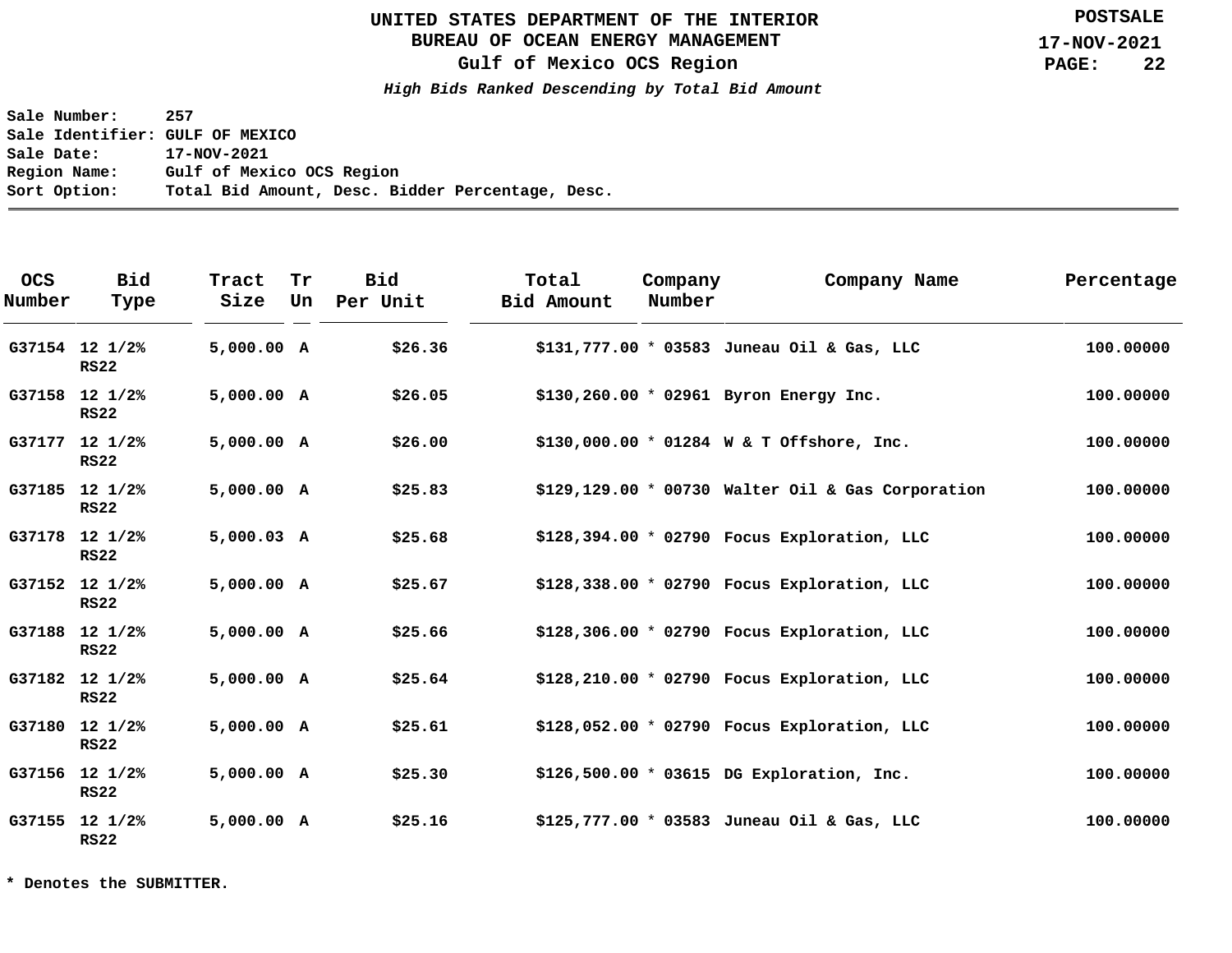# **BUREAU OF OCEAN ENERGY MANAGEMENT**

**Gulf of Mexico OCS Region**

**High Bids Ranked Descending by Total Bid Amount**

**Sale Number: 257 Sale Identifier: GULF OF MEXICO Sale Date: 17-NOV-2021 Region Name: Gulf of Mexico OCS Region Sort Option: Total Bid Amount, Desc. Bidder Percentage, Desc.**

| <b>OCS</b><br>Number | <b>Bid</b><br>Type            | Tract<br>Size | Tr<br>Un | <b>Bid</b><br>Per Unit | Total<br>Bid Amount | Company<br>Number | Company Name                                    | Percentage |
|----------------------|-------------------------------|---------------|----------|------------------------|---------------------|-------------------|-------------------------------------------------|------------|
|                      | G37146 12 1/2%<br><b>RS22</b> | 5,000.00 A    |          | \$25.02                |                     |                   | $$125,100.00 * 03615$ DG Exploration, Inc.      | 100.00000  |
|                      | G37147 12 1/2%<br><b>RS22</b> | 5,000.00 A    |          | \$25.02                |                     |                   | \$125,100.00 * 03615 DG Exploration, Inc.       | 100.00000  |
|                      | G37150 12 1/2%<br><b>RS22</b> | 5,000.00 A    |          | \$25.02                |                     |                   | \$125,100.00 * 03615 DG Exploration, Inc.       | 100.00000  |
|                      | G37157 12 1/2%<br><b>RS22</b> | 5,000.00 A    |          | \$25.02                |                     |                   | $$125,100.00 * 03615$ DG Exploration, Inc.      | 100.00000  |
|                      | G37159 12 1/2%<br><b>RS22</b> | 5,000.00 A    |          | \$25.02                |                     |                   | $$125,100.00 * 03615$ DG Exploration, Inc.      | 100.00000  |
|                      | G37161 12 1/2%<br><b>RS22</b> | 5,000.00 A    |          | \$25.02                |                     |                   | $$125,100.00 * 03615$ DG Exploration, Inc.      | 100.00000  |
|                      | G37162 12 1/2%<br><b>RS22</b> | 5,000.00 A    |          | \$25.02                |                     |                   | $$125,100.00 * 03615$ DG Exploration, Inc.      | 100.00000  |
|                      | G37163 12 1/2%<br><b>RS22</b> | 5,000.00 A    |          | \$25.02                |                     |                   | $$125,100.00 * 03615$ DG Exploration, Inc.      | 100.00000  |
|                      | G37164 12 1/2%<br><b>RS22</b> | 5,000.00 A    |          | \$25.02                |                     |                   | \$125,100.00 * 03615 DG Exploration, Inc.       | 100.00000  |
|                      | G37184 12 1/2%<br><b>RS22</b> | 5,000.00 A    |          | \$25.00                |                     |                   | \$125,000.00 * 03502 Otto Energy (Gulf Two) LLC | 100.00000  |
|                      | G37191 12 1/2%<br><b>RS22</b> | 4,994.55 A    |          | \$25.00                |                     |                   | \$124,875.00 * 03481 Cantium, LLC               | 100.00000  |

**\* Denotes the SUBMITTER.**

**POSTSALE**